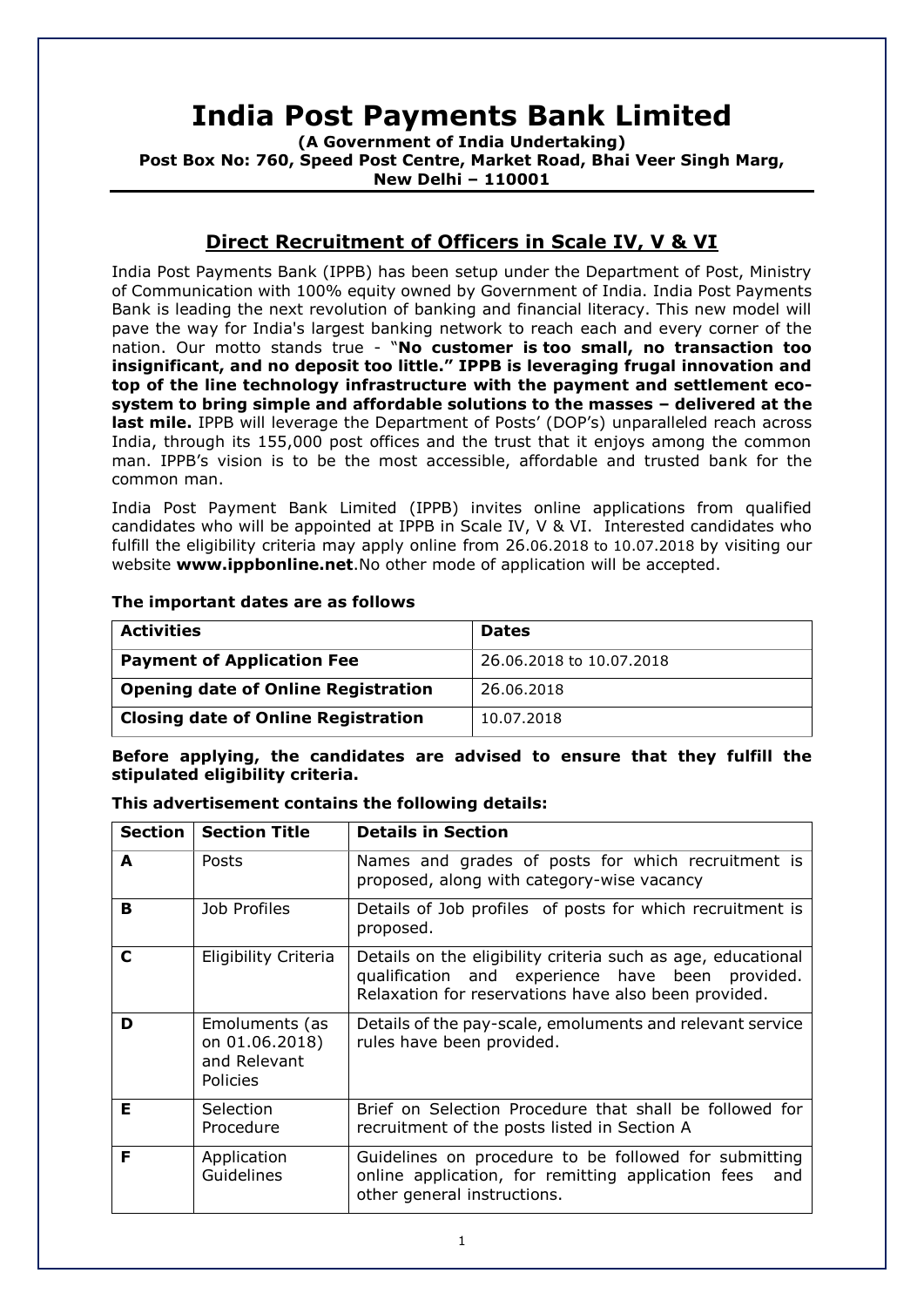# **A. POST**

| Sr              | <b>Function</b>                 | Post                                                   | Grade               | <b>Scale</b> | <b>Position</b><br><b>Type</b> | <b>Vacancies</b> |
|-----------------|---------------------------------|--------------------------------------------------------|---------------------|--------------|--------------------------------|------------------|
| $\mathbf{1}$    | Central<br>Processing<br>Centre | Chief Manager (Central<br>Processing Centre)           | SMGS-<br>IV         | IV           | Regular                        | $\mathbf{1}$     |
| 2               | Finance                         | DGM (Accounts) TEGS - VI                               | TEGS-<br>VI         | VI           | Regular                        | $\mathbf{1}$     |
| $\overline{3}$  | Finance                         | AGM (Regulatory Reporting)<br>SMGS - V                 | SMGS-<br>$\vee$     | V            | Regular                        | $\overline{2}$   |
| $\overline{4}$  | Finance                         | Chief Manager (Procurement)<br>SMGS - IV               | SMGS-<br>IV         | IV           | Regular                        | $\mathbf{1}$     |
| $\overline{5}$  | Finance                         | Chief Manager (Book Keeping<br>& Accounting) SMGS - IV | SMGS-<br>IV         | IV           | Regular                        | $\overline{3}$   |
| 6               | <b>HR</b>                       | Chief Manager<br>(Administration) SMGS - IV            | SMGS-<br>IV         | IV           | Regular                        | $\mathbf{1}$     |
| $\overline{7}$  | <b>Internal Audit</b>           | AGM (Internal Audit) SMGS - V                          | SMGS-<br>$\vee$     | V            | Regular                        | $\mathbf{1}$     |
| 8               | Operations                      | DGM (Back Office Operations)<br>TEGS - VI              | TEGS-<br>VI         | VI           | Regular                        | $\mathbf{1}$     |
| 9               | Product, Sales<br>and Marketing | Chief Manager (Retail<br>Products) SMGS - IV           | SMGS-<br>IV         | IV           | Regular                        | $\mathbf{1}$     |
| 10              | Product, Sales<br>and Marketing | Chief Manager (Merchant<br>Products) SMGS - IV         | SMGS-<br>IV         | IV           | Regular                        | $\mathbf{1}$     |
| 11              | Product, Sales<br>and Marketing | Chief Manager (Public<br>Relations) SMGS - IV          | SMGS-<br>IV         | IV           | Regular                        | $\mathbf{1}$     |
| 12              | Product, Sales<br>and Marketing | AGM (Sales Reporting)                                  | <b>SMGS</b><br>$-V$ | V            | Regular                        | $\mathbf{1}$     |
| $\overline{13}$ | Risk and<br>Compliance          | DGM (Legal) TEGS - VI                                  | TEGS-<br>VI         | VI           | Regular                        | $\overline{1}$   |
| 14              | Risk and<br>Compliance          | DGM (Operational Risk and<br>Fraud) TEGS - VI          | TEGS-<br>VI         | VI           | Regular                        | $\mathbf{1}$     |
| 15              | Risk and<br>Compliance          | DGM (Regulatory Compliance)<br>TEGS - VI               | TEGS-<br>VI         | VI           | Regular                        | $\mathbf{1}$     |

\*\*Total vacancies mentioned above are indicative. Actual vacancies may vary according to the business requirement of IPPB.

| Grade          | <b>Scale</b> | <b>Category Wise Vacancy</b> |            |     |    |       |          |  |  |  |
|----------------|--------------|------------------------------|------------|-----|----|-------|----------|--|--|--|
|                |              | <b>GEN</b>                   | <b>OBC</b> | SC. | ST | Total | OC/HI/VI |  |  |  |
| <b>TEGS-VI</b> | VI           | 4                            |            |     |    |       |          |  |  |  |
| SMGS-V         | V            |                              |            |     |    |       |          |  |  |  |
| <b>SMGS-IV</b> | IV           | 3                            |            |     |    | 9     |          |  |  |  |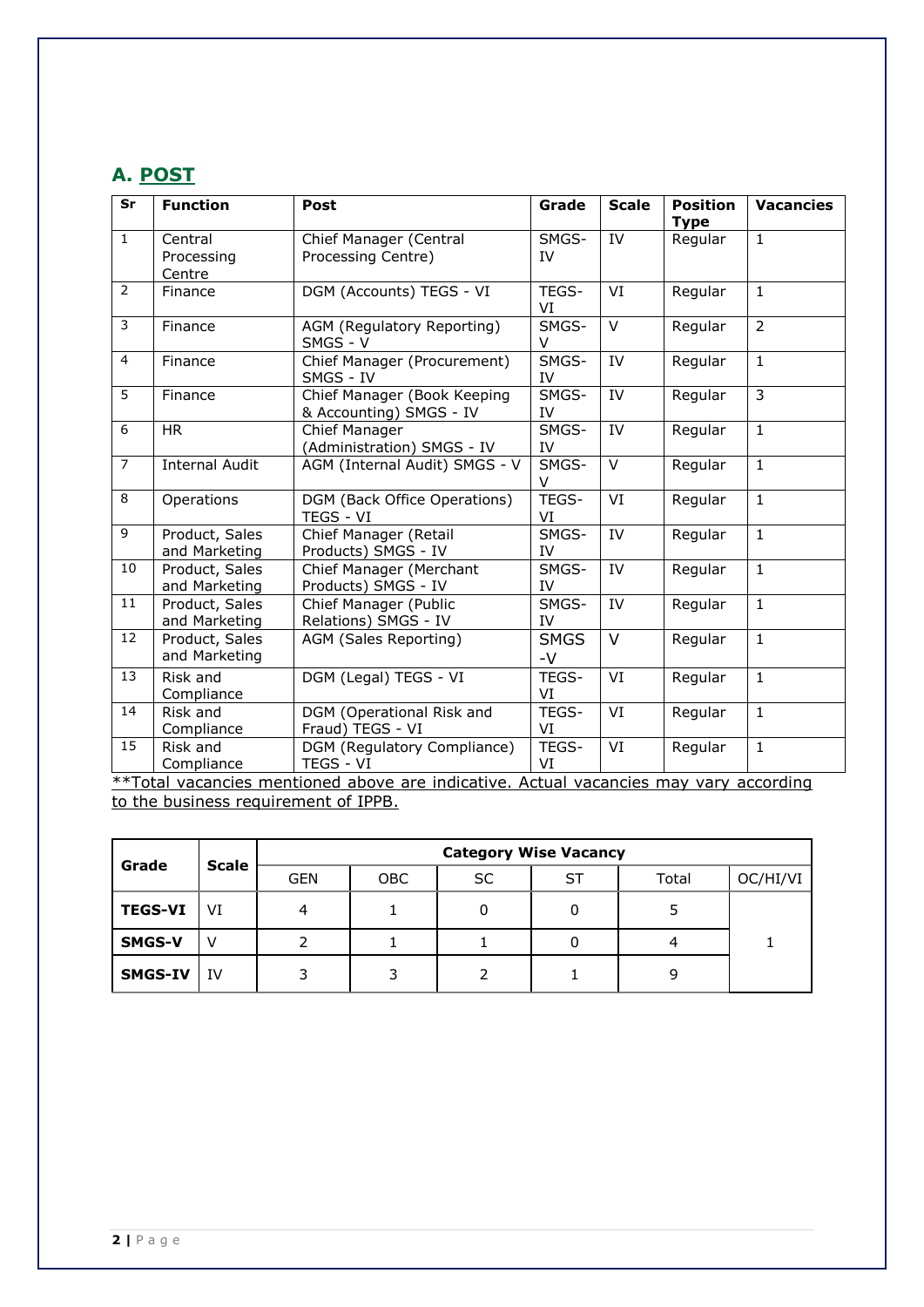# **B. JOB PROFILES AND COMPETENCY/SKILL REQUIREMENT**

Job Profile and the required competency and skills are as follows

| Sr           | <b>Function</b> | Post                                                | Grade           | <b>Scale</b> | <b>Job Description</b>                                                                                                                                                                                                                                                                                                                                                                                                                                                                                                                                                                                                                                                                                                                                                                                                                                                                                                                        |
|--------------|-----------------|-----------------------------------------------------|-----------------|--------------|-----------------------------------------------------------------------------------------------------------------------------------------------------------------------------------------------------------------------------------------------------------------------------------------------------------------------------------------------------------------------------------------------------------------------------------------------------------------------------------------------------------------------------------------------------------------------------------------------------------------------------------------------------------------------------------------------------------------------------------------------------------------------------------------------------------------------------------------------------------------------------------------------------------------------------------------------|
| $\mathbf{1}$ | <b>CPC</b>      | Chief Manager<br>(Central<br>Processing<br>Centre)  | SMGS-<br>IV     | IV           | Design, implement and maintain the policies<br>1.<br>and procedures for the activities carried out<br>by the Central Processing Centre.<br>2. Partner with the various departments in<br>identifying means to optimize the policies and<br>processes with the objective of bringing in<br>standardization, operational efficiency and<br>profit maximization.<br>3. Oversee the operations of the central<br>processing Centre.<br>4. Interact, negotiate and<br>maintain<br>the<br>contracts with third party vendors engaged<br>for managing central processing centre, if<br>any, and monitoring their performance<br>against the agreed Service Level Agreements.<br>5. Co-ordinate closely with the branches to<br>ensure timely processing of the processing<br>requests generating at their level and<br>resolution of any issues/ open items.<br>6. Record keeping as per bank requirement and<br>the bank's policies and procedures. |
| 2            | Finance         | DGM (Accounts)<br>TEGS - VI                         | TEGS-<br>VI     | VI           | 1. Ensure efficient functioning of the Accounts<br>department of the Bank.<br>Prepare and maintain Financial Accounts and<br>2.<br>reports (including Board level reports on key<br>performance indicators).<br>Responsible for monthly/quarterly account<br>3.<br>reconciliations and other documents to<br>ensure this compliance.<br>4. Provide Audit Support.<br>Interpret mandatory RBI reports and advise<br>5.<br>the Bank on the same.                                                                                                                                                                                                                                                                                                                                                                                                                                                                                                |
| 3            | Finance         | <b>AGM</b><br>(Regulatory<br>Reporting)<br>SMGS - V | SMGS-<br>$\vee$ | $\vee$       | 1. All functions related to IGAAP, Ind AS (IFRS)<br>and Basel reporting in close association with<br>Finance and Accounts of the Bank.<br>Ensuring that the regulatory<br>reporting<br>2.<br>process is effective, efficient and well<br>controlled and are maintained in compliance<br>with regulatory guidelines, company policies<br>and IFRS/Ind AS guidelines.<br>Responsible for ensuring that policies and<br>3.<br>procedures (internal controls) are in place to<br>provide reasonable assurance that the<br>company assets are protected.<br>4. Assist with the process of the production of<br>Financial Accounts<br>Consolidated<br>under<br>regulatory/Statutory guidelines.<br>5. Ensure automation of all reports to reduce<br>manual intervention and increase efficiency.<br>6. Manage monthly group reporting process of<br>Consolidated P&L and Balance Sheets under<br>IFRS/Ind AS standards                              |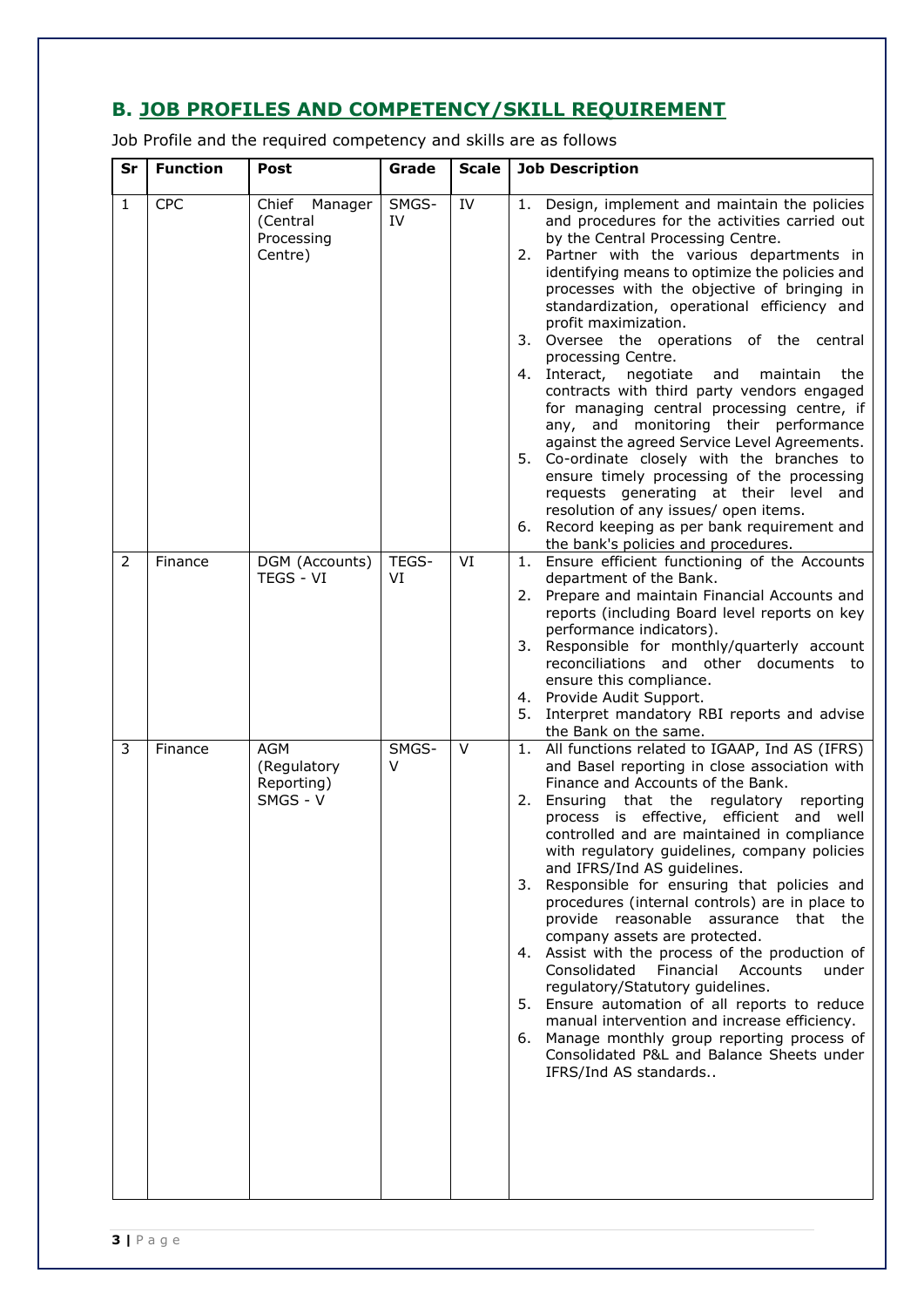| Sr | <b>Function</b> | Post                                                               | Grade       | <b>Scale</b> | <b>Job Description</b>                                                                                                                                                                                                                                                                                                                                                                                                                                                                                                                                                                                                                                                                                                                                                                                                                                                                                                                                                                                                                                                                                                                                                                                                                                                                                                                                                                                                                                                                                                                                                                                                                                                                                                                                                                                   |
|----|-----------------|--------------------------------------------------------------------|-------------|--------------|----------------------------------------------------------------------------------------------------------------------------------------------------------------------------------------------------------------------------------------------------------------------------------------------------------------------------------------------------------------------------------------------------------------------------------------------------------------------------------------------------------------------------------------------------------------------------------------------------------------------------------------------------------------------------------------------------------------------------------------------------------------------------------------------------------------------------------------------------------------------------------------------------------------------------------------------------------------------------------------------------------------------------------------------------------------------------------------------------------------------------------------------------------------------------------------------------------------------------------------------------------------------------------------------------------------------------------------------------------------------------------------------------------------------------------------------------------------------------------------------------------------------------------------------------------------------------------------------------------------------------------------------------------------------------------------------------------------------------------------------------------------------------------------------------------|
| 4  | Finance         | Chief<br>Manager<br>(Procurement)<br>SMGS - IV                     | SMGS-<br>IV | IV           | Responsible for all purchase and procurement<br>1.<br>work (non-IT related) for the bank.<br>2. Develops,<br>manages,<br>and<br>implements<br>comprehensive<br>strategies that<br>are<br>-in<br>alignment with the business objectives to<br>deliver or exceed on agreed savings targets.<br>3. Forges strategic relationships with critical<br>suppliers and utilizes opportunities in the<br>interest of the company and the supplier.<br>4. Prepares, presents and regularly reviews<br>financial budgets and plans of procurement.<br>Interacts with various department heads to<br>5.<br>understand technical requirements<br>and<br>specifications in detail for all contracts.<br>6. Regularly connects with the final buyers of<br>the contract to discuss performance of the<br>vendors against defined SLAs.<br>7. Assists the Head Procurement in planning and<br>budgeting for procurement department.<br>8. Maintains contact with vendors; updates list<br>of vendors for bidding purposes; attends<br>product demonstrations, obtains samples and<br>literature regarding potential products and<br>vendor capabilities and confers with end<br>users.<br>9. Ensures timely availability of assets and / or<br>services to meet business requirements while<br>ensuring optimum levels of inventory.<br>Minimizes stock outs occurring on account of<br>delays in the procurement process.<br>10. Update<br>and<br>make<br>changes<br>the<br>to<br>Procurement Policy periodically.<br>11. Analyse and calculate costs of procurement<br>methods<br>and<br>suggest<br>to<br>decrease<br>expenditure.<br>12. Review Request for Proposal documents for<br>procurement of items and service contracts.<br>13. Ensure policies and procurement processes<br>are in line with CVC guidelines. |
| 5  | Finance         | Chief<br>Manager<br>(Book Keeping<br>Accounting)<br>&<br>SMGS - IV | SMGS-<br>IV | IV           | 1. Preparation of Balance Sheet, Financial<br>Accounts and reports (including Board level<br>reports on key performance indicators).<br>Ensure that policies and procedures (internal<br>2.<br>controls) are in place to provide reasonable<br>assurance that the company assets are<br>protected.<br>3. Ensure that company financial records are<br>maintained in compliance with the bank's<br>policies.<br>4. Monthly/quarterly account reconciliations and<br>other documents to ensure this compliance.<br>5. Analysis & Review of Trial Balance and<br>identification and rectification of wrong<br>entries in a timely manner<br>6. Manage non-banking accounts receivables,<br>payables & vendor payments.<br>7. Responsible for coordinating<br>and<br>data<br>submission related to Audits - External and<br>Internal<br>8. Responsible for Preparation of data, reports<br>required for Tax Audit, Statutory Audit and<br>attending audit queries                                                                                                                                                                                                                                                                                                                                                                                                                                                                                                                                                                                                                                                                                                                                                                                                                                            |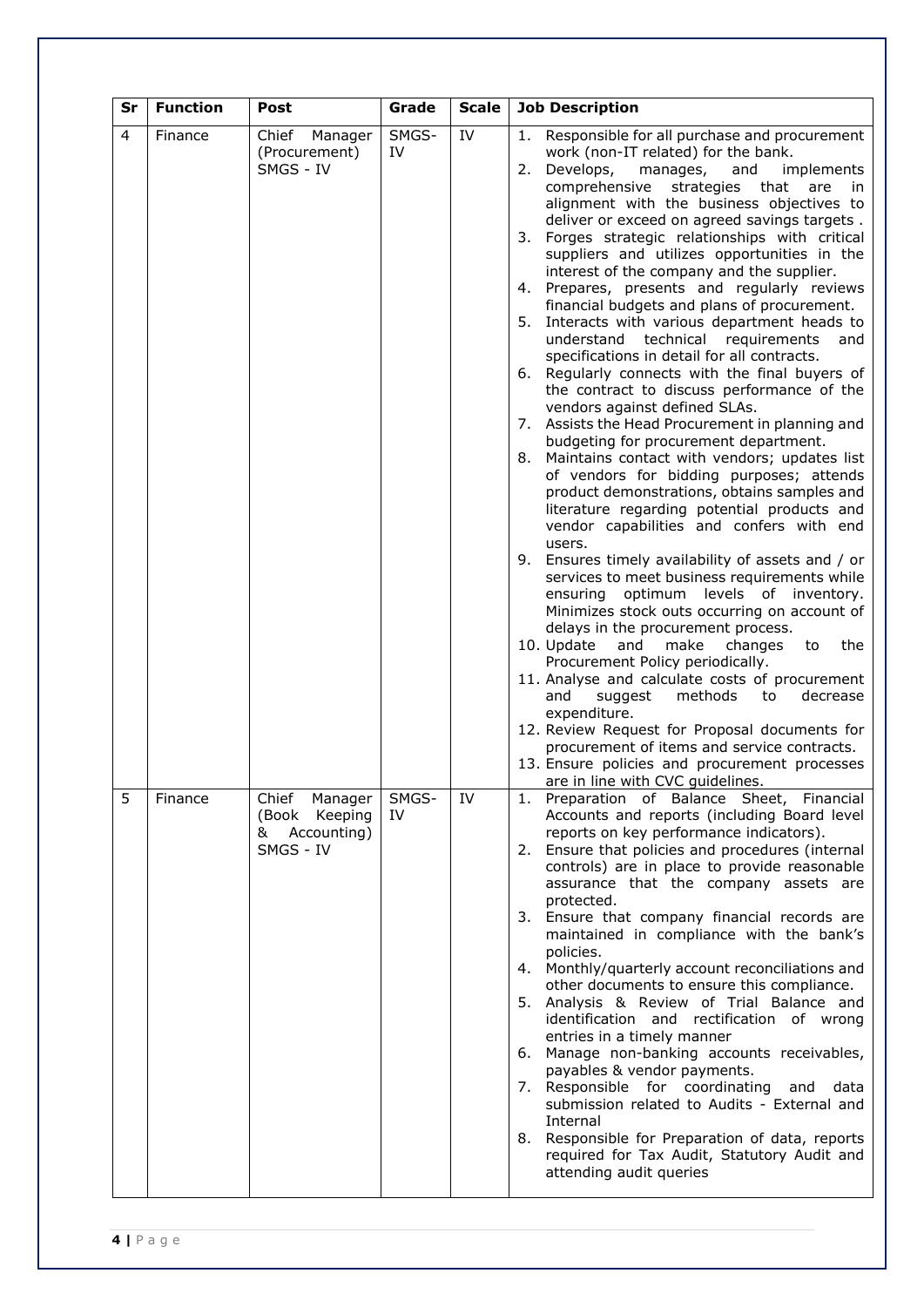| Sr | <b>Function</b>                              | Post                                                      | Grade       | <b>Scale</b> | <b>Job Description</b>                                                                                                                                                                                                                                                                                                                                                                                                                                                                                                                                                                                                                                                                                                                                                                                                                                                                                                                                                           |
|----|----------------------------------------------|-----------------------------------------------------------|-------------|--------------|----------------------------------------------------------------------------------------------------------------------------------------------------------------------------------------------------------------------------------------------------------------------------------------------------------------------------------------------------------------------------------------------------------------------------------------------------------------------------------------------------------------------------------------------------------------------------------------------------------------------------------------------------------------------------------------------------------------------------------------------------------------------------------------------------------------------------------------------------------------------------------------------------------------------------------------------------------------------------------|
| 6  | <b>HR</b>                                    | Chief<br>Manager<br>(Administration)<br>SMGS - IV         | SMGS-<br>IV | IV           | Manage the procurement of non-technology<br>1.<br>supplies in IPPB branches and corporate<br>office.<br>2. Ensure that all general administration<br>activities such as security, network, utilities<br>are well managed.<br>Maintain inventory and manage repair/<br>3.<br>maintenance of equipment.<br>Responsible for travel desk and making other<br>4.<br>arrangements as per HR policy.<br>Responsible for management of office space<br>5.<br>and other admin related activities.                                                                                                                                                                                                                                                                                                                                                                                                                                                                                         |
| 7  | Internal<br>Audit                            | AGM<br>(Internal<br>Audit) SMGS - V                       | SMGS-<br>V  | $\vee$       | Oversee and participate in development<br>1.<br>and/or maintenance of customized risk<br>assessment, audit planning, and audit testing<br>methodologies, including development and<br>maintenance of audit programs and tools, and<br>audit reporting and follow-up methodologies.<br>Build and maintain a partnership relationship<br>2.<br>with management to develop and maintain<br>cost-effective, efficient systems of internal<br>control.<br>perform<br>financial<br>3.<br>Supervise<br>and<br>and<br>operational<br>reviews<br>of internal<br>control<br>processes and computer systems.<br>4. Discuss and develop audit findings and action<br>plans with management.<br>5. Coordinate efforts with external audit firm to<br>cost-effective<br>audit<br>ensure<br>coverage,<br>increase reliance on the work of Internal Audit<br>and avoid duplication of effort wherever<br>possible.<br>6. Ensure compliance to audit as applicable to a<br>Government owned bank. |
| 8  | Operations                                   | <b>DGM</b><br>(Back<br>Office<br>Operations)<br>TEGS - VI | TEGS-<br>VI | VI           | Create processes and oversee operations<br>1.<br>pertaining to potential customers, third party<br>vendors, etc.<br>2.<br>Create processes to assess, verify and<br>approve potential customers (e.g. KYC).<br>3. Create processes and lead third party/vendor<br>teams to facilitate employee onboarding,<br>customer service and support processes for<br>consumers & merchant customers.<br>4. Liaise<br>with<br>vendors<br>to<br>troubleshoot<br>hardware/software issues.<br>5. Create, implement and manage error free<br>transaction reporting and reconciliation.<br>Manage SLA Contracts for ATM Vendors.<br>6.                                                                                                                                                                                                                                                                                                                                                         |
| 9  | Product,<br><b>Sales</b><br>and<br>Marketing | Chief<br>Manager<br>(Retail<br>Products) SMGS<br>$-IV$    | SMGS-<br>IV | IV           | Oversee<br>the<br>design,<br>manage<br>1.<br>and<br>development and pricing of retail banking<br>products for individual customers.<br>Responsible for overall planning and P&L of<br>2.<br>retail banking products like Current Account,<br>Savings Account, Term Deposit, Recurring<br>Deposit etc.<br>3. Required to bring products to market at the<br>earliest.<br>4. Conceptualize products based on market<br>needs.                                                                                                                                                                                                                                                                                                                                                                                                                                                                                                                                                      |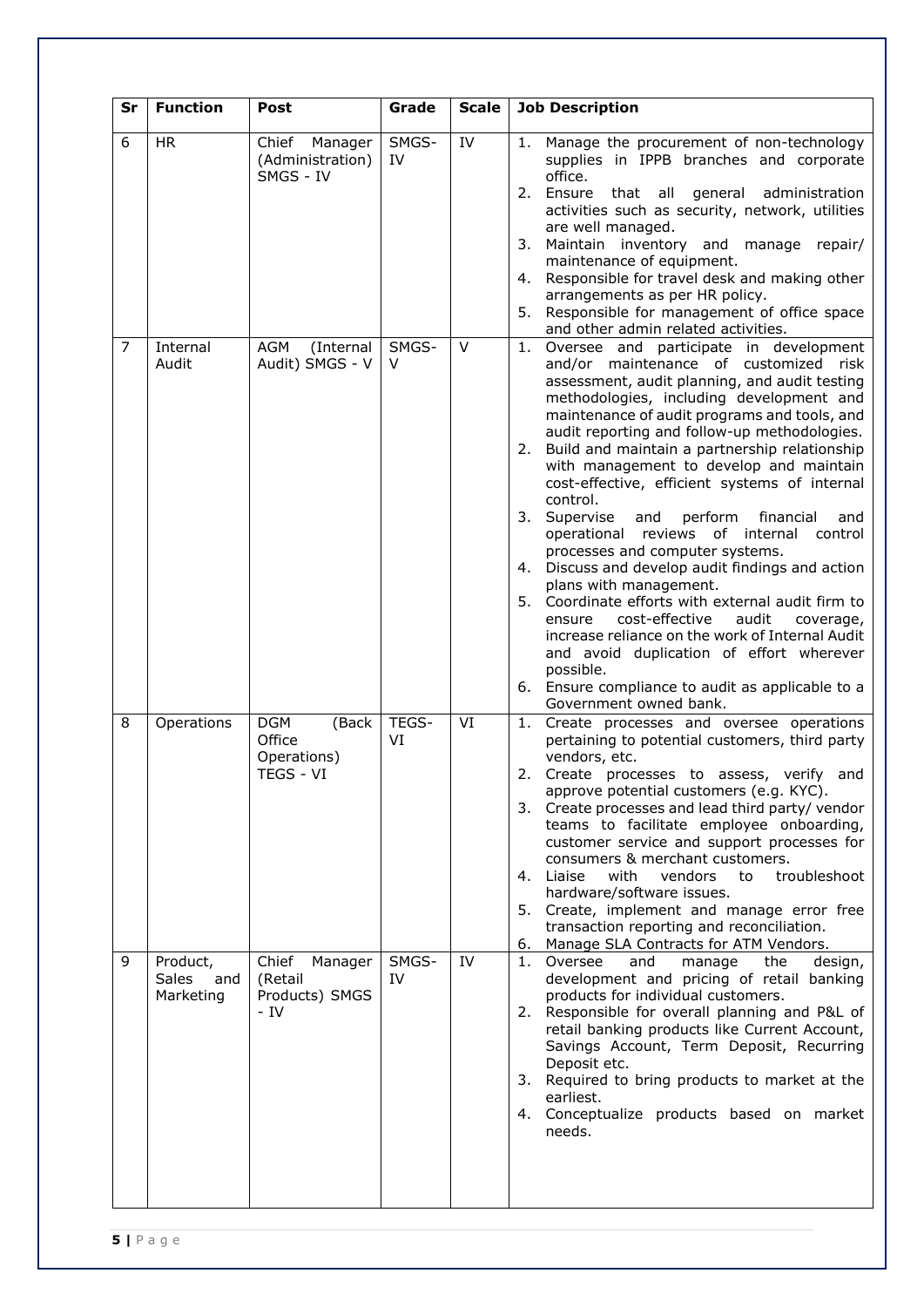| Sr       | <b>Function</b>                                          | Post                                                                         | Grade                | Scale    | <b>Job Description</b>                                                                                                                                                                                                                                                                                                                                                                                                                                                                                                                                                                                                                                                                                                                                                                                                                                                                                                                                                                                                                                                                                                                                                                                                                                      |
|----------|----------------------------------------------------------|------------------------------------------------------------------------------|----------------------|----------|-------------------------------------------------------------------------------------------------------------------------------------------------------------------------------------------------------------------------------------------------------------------------------------------------------------------------------------------------------------------------------------------------------------------------------------------------------------------------------------------------------------------------------------------------------------------------------------------------------------------------------------------------------------------------------------------------------------------------------------------------------------------------------------------------------------------------------------------------------------------------------------------------------------------------------------------------------------------------------------------------------------------------------------------------------------------------------------------------------------------------------------------------------------------------------------------------------------------------------------------------------------|
| 10<br>11 | Product,<br><b>Sales</b><br>and<br>Marketing<br>Product, | Chief<br>Manager<br>(Merchant<br>Products) SMGS<br>$-IV$<br>Chief<br>Manager | SMGS-<br>IV<br>SMGS- | IV<br>IV | Oversee<br>and<br>the<br>1.<br>manage<br>design,<br>development and pricing of merchant banking<br>products.<br>2. Responsible for overall planning and P&L of<br>merchant banking product.<br>Required to bring products to market at the<br>3.<br>earliest.<br>4. Conceptualize products based on market<br>needs.<br>Lead and manage strategy requirements for<br>1.                                                                                                                                                                                                                                                                                                                                                                                                                                                                                                                                                                                                                                                                                                                                                                                                                                                                                     |
|          | <b>Sales</b><br>and<br>Marketing                         | (Public<br>Relations)<br>SMGS - IV                                           | IV                   |          | Public Relations.<br>Write and produce presentations and press<br>2.<br>release.<br>3. Deal with enquiries from the public, the press<br>and related organizations.<br>Organize promotional events such as press<br>4.<br>conferences, open days, exhibitions, tours<br>and visits.<br>5. Speak<br>publicly<br>at<br>interviews,<br>press<br>conferences and presentations.<br>6. Provide stakeholders with information about<br>new promotional opportunities and current PR<br>campaigns progress.<br>Design, build and maintain various media<br>7.<br>presence.<br>8. Liaison with various stakeholders for budgets,<br>timescale and objectives of campaigns.                                                                                                                                                                                                                                                                                                                                                                                                                                                                                                                                                                                          |
| 12       | Product,<br><b>Sales</b><br>and<br>Marketing             | AGM<br>(Sales<br>Reporting)                                                  | SMGS-<br>V           | $\vee$   | Oversee the implementation of sales and<br>1.<br>business development strategies for IPPB in<br>order to ensure the right mix of competitive<br>services to best meet customer demands and<br>achieve corporate goals.<br>2. Work towards achieving business plan and<br>sales targets for each circle identified for sale<br>of products with a defined action plan and<br>strategy for each department.<br>3.<br>Evaluate<br>marketing<br>and sales<br>budgets<br>periodically including manpower-planning<br>initiatives and ensuring adherence to planned<br>expenses.<br>Oversee the execution of the tactical<br>4.<br>elements of sales to develop best practices<br>and continuously improve effectiveness: sales<br>model/processes/methodologies,<br>competencies, productivity metrics, quota<br>plan<br>design,<br>planning,<br>compensation<br>coverage model, territory<br>design,<br>lead<br>departmental<br>generation<br>management,<br>communications.<br>1. Oversee the day-to-day<br>sales<br>process<br>execution and adherence to policies, identify<br>problems, recommend/take corrective action<br>and communicate performance results and/or<br>changes throughout sales organization and<br>cross-functional business unit team. |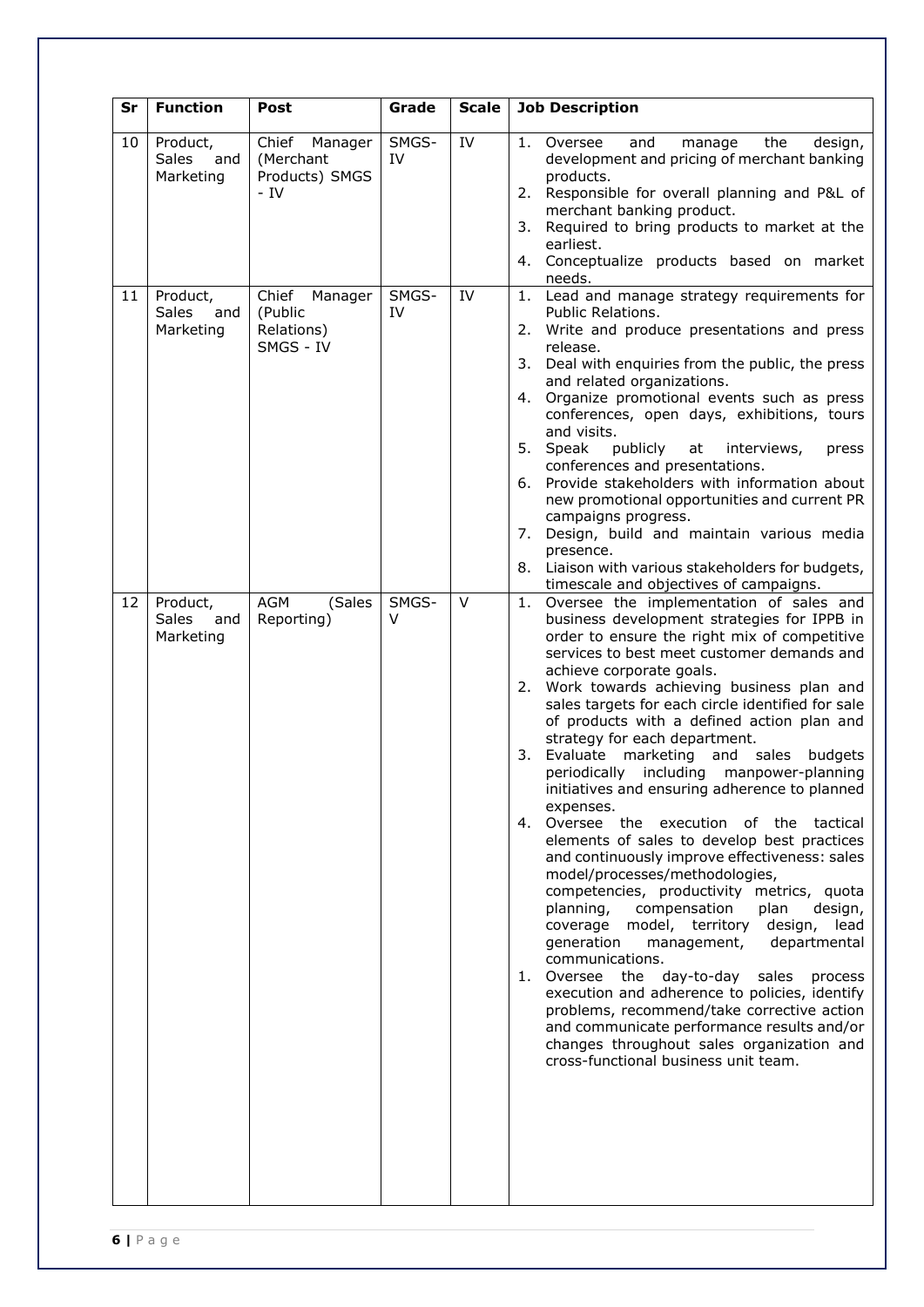| Sr | <b>Function</b>           | Post                                                       | Grade       | <b>Scale</b> | <b>Job Description</b>                                                                                                                                                                                                                                                                                                                                                                                                                                                                                                                                                                                                                                                                                                                                                                                                                                                                                                                                                                                                                                                                                                                                                                                                                                                                                                                                                                                                                                                                    |
|----|---------------------------|------------------------------------------------------------|-------------|--------------|-------------------------------------------------------------------------------------------------------------------------------------------------------------------------------------------------------------------------------------------------------------------------------------------------------------------------------------------------------------------------------------------------------------------------------------------------------------------------------------------------------------------------------------------------------------------------------------------------------------------------------------------------------------------------------------------------------------------------------------------------------------------------------------------------------------------------------------------------------------------------------------------------------------------------------------------------------------------------------------------------------------------------------------------------------------------------------------------------------------------------------------------------------------------------------------------------------------------------------------------------------------------------------------------------------------------------------------------------------------------------------------------------------------------------------------------------------------------------------------------|
| 13 | Risk<br>and<br>Compliance | <b>DGM</b><br>(Legal)<br>TEGS - VI                         | TEGS-<br>VI | VI           | 2. Oversee reporting on proposed or newly<br>enacted policy, laws, regulations and on-<br>going compliance issues, and facilitate in the<br>compliance<br>necessary<br>programme<br>accordingly.<br>3. Coordinate and work with internal and<br>external parties including external lawyers on<br>the preparation of daily correspondence.<br>Provide inputs and oversee research on<br>4.<br>legislations and judicial precedents.<br>Drafting / Vetting of MOUs / JV Agreements /<br>5.<br>Non-Disclosure Agreements / Confidentiality<br>Agreements / Teaming Agreements<br>$\sqrt{ }$<br>International MOUs and Agreements related<br>to all transactions for all departments.<br>Monitor legal developments and prepare<br>6.<br>internal communication to all concerned<br>stakeholders on timely basis.<br>7. Oversee preparation of standard contracts,<br>templates, documents and other policies and<br>processes.<br>8. Identify legal issues and other risks and<br>appropriate solution, working in collaboration<br>with relevant department, in the product or<br>transaction authorization documents.<br>9. Establish<br>and<br>maintain frameworks<br>to<br>identify, assess, manage, monitor, mitigate<br>and report legal issues affecting the business.<br>10. Support relevant department in advising<br>suitable legal recourse and/or enforcement of<br>security.<br>11. Defend the bank's interest in case of any law<br>suit against the bank in a court of law. |
| 14 | Risk<br>and<br>Compliance | <b>DGM</b><br>(Operational<br>Risk and Fraud)<br>TEGS - VI | TEGS-<br>VI | VI           | Support the GM (Risk & Compliance) / Chief<br>1.<br>Risk and Compliance Officer in developing<br>and implementing sound operational risk and<br>fraud risk policies and programs in the Bank<br>across all channels.<br>Drive the operational risk activities within the<br>2.<br>bank, identify and mitigate operational risk in<br>coordination with relevant stakeholders.<br>Manage and Supervise the Operational Risk<br>team and provide Operational risk support.<br>3. Develop and implement controls to manage<br>operational risk within the bank.<br>4. Act as a single point of contact for matters<br>relating to operational risk and fraud risk,<br>ensure all regulatory reporting with regard to<br>frauds are carried out in a timely manner.<br>5. Aggregate and analyze risk events reported<br>by business entities.<br>6. Evaluate various risks residing in each<br>function within the bank and ensure that<br>those are within acceptable limits.<br>7. Conduct and coordinate risk review of the<br>proposed new products and processes of<br>technology. Conduct risk assessment of<br>proposed new products/ processes/ systems<br>and coordinate views of others departments<br>submit the same to the senior<br>and<br>management level committee for approval.                                                                                                                                                                                             |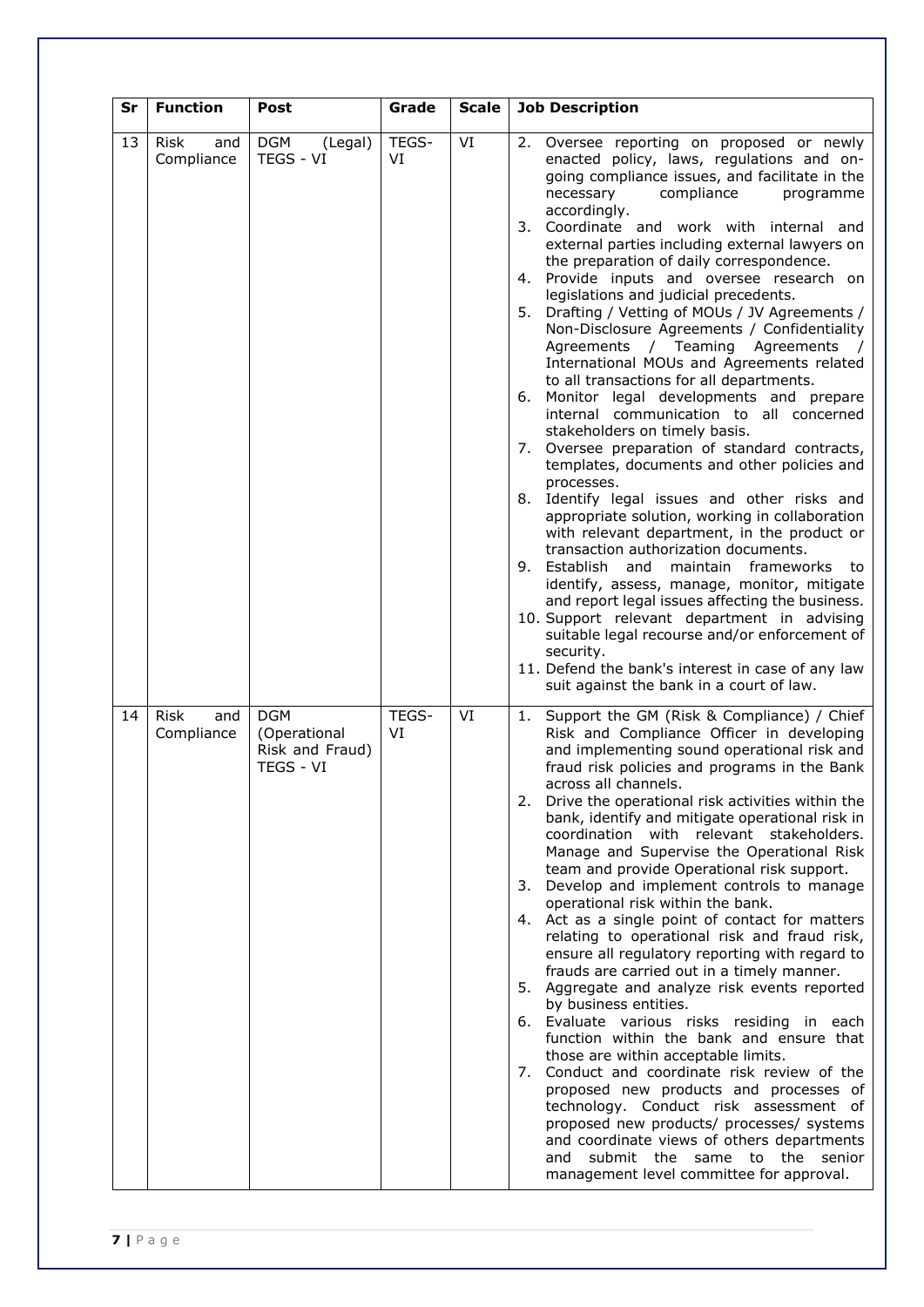| Sr | <b>Function</b>                  | <b>Post</b>                                           | Grade       | Scale | <b>Job Description</b>                                                                                                                                                                                                                                                                                                                                                                                                                                                                                                                                                                                                                                                                                                                                                                                                                          |
|----|----------------------------------|-------------------------------------------------------|-------------|-------|-------------------------------------------------------------------------------------------------------------------------------------------------------------------------------------------------------------------------------------------------------------------------------------------------------------------------------------------------------------------------------------------------------------------------------------------------------------------------------------------------------------------------------------------------------------------------------------------------------------------------------------------------------------------------------------------------------------------------------------------------------------------------------------------------------------------------------------------------|
|    |                                  |                                                       |             |       |                                                                                                                                                                                                                                                                                                                                                                                                                                                                                                                                                                                                                                                                                                                                                                                                                                                 |
| 15 | <b>Risk</b><br>and<br>Compliance | <b>DGM</b><br>(Regulatory<br>Compliance)<br>TEGS - VI | TEGS-<br>VI | VI    | regulatory<br>guidelines<br>1.<br>Ensure<br>are<br>disseminated throughout the organization.<br>Co-ordinate regulatory inspection in IPPB.<br>2.<br>Ensure and align strategic compliance<br>3.<br>processes and activities and identify and<br>mitigate regulatory compliance within the<br>Bank.<br>4. Provide direct involvement to the compliance<br>teams within the Bank, as well as providing<br>compliance support.<br>Monitor closely compliance activities within<br>5.<br>the Bank. Conduct compliance testing on a<br>periodic basis.<br>Conduct compliance<br>risk<br>6.<br>assessments<br>existing and new products/ processes/<br>systems.<br>Develop and implement controls to manage<br>7.<br>compliance regulations for the Bank.<br>Ensure smooth monitoring and reporting on<br>8.<br>effectiveness of compliance controls. |

# **C. ELIGIBILITY CRITERIA**

# **1. NATIONALITY/ CITIZENSHIP**

A candidate must be either

- i. a citizen of India or
- ii. a subject of Nepal or
- iii. a subject of Bhutan or
- iv. a Tibetan refugee who came over to India before 1st January, 1962 with the intention of permanently settling in India or
- v. a person of Indian origin who has migrated from Pakistan, Burma, Sri Lanka, East African countries of Kenya, Uganda, the United Republic of Tanzania (formerly Tanganyika and Zanzibar), Zambia, Malawi, Zaire, Ethiopia and Vietnam with the intention of permanently settling in India

Provided that a candidate belonging to categories (ii), (iii), (iv) and (v) above shall be a person in whose favor a certificate of eligibility has been issued by the Government of India.

A candidate in whose case a certificate of eligibility is necessary may be admitted to the Online Test/ interview conducted by IPPB, may be provisionally selected, but on final selection, the offer of appointment may be given only after the necessary eligibility certificate has been issued to him by the Government of India.

Please note that the eligibility criteria specified herein are the basic criteria for applying for the post. Candidates must necessarily produce the relevant documents pertaining to category, nationality, age, educational qualifications etc. in original along with a photocopy thereof in support of their identity and eligibility as indicated in the online application form. Please note that no change of category will be permitted at any stage after registration of the online application and the result will be processed considering the category which has been indicated in the online application, subject to guidelines of the Government of India in this regard.

**Merely applying for / being shortlisted / appearing for the interview and/or subsequent processes do not imply that a candidate will necessarily be offered employment in IPPB. No request for considering the**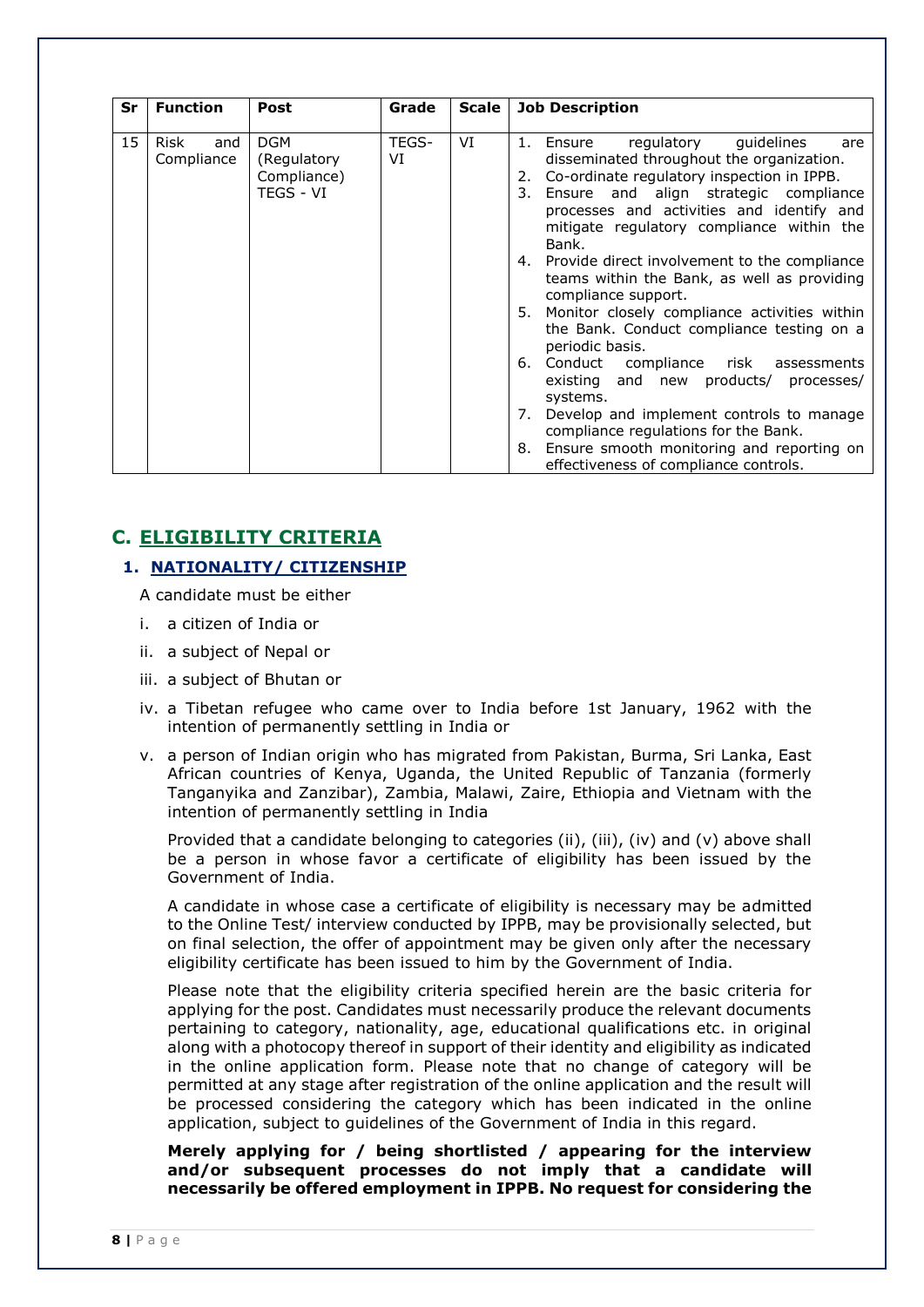# **candidature under any category other than in which applied will be entertained.**

# **2. JOB SPECIFICATIONSS**

The Age, Qualification and Experience as on **01.06.2018** for the posts specified in Section A are prescribed as under:

| Sr           | <b>Function</b>                 | Post                                               | Grade       | <b>Scale</b> | <b>Job Specifications</b>                                                                                                                                                                                                                                                                                                                                                                                                                                                                                                                                                                  |
|--------------|---------------------------------|----------------------------------------------------|-------------|--------------|--------------------------------------------------------------------------------------------------------------------------------------------------------------------------------------------------------------------------------------------------------------------------------------------------------------------------------------------------------------------------------------------------------------------------------------------------------------------------------------------------------------------------------------------------------------------------------------------|
| $\mathbf{1}$ | Central<br>Processing<br>Centre | Chief Manager<br>(Central<br>Processing<br>Centre) | SMGS-<br>IV | IV           | Age Limit:<br>29 years to 50 years.<br>Minimum Educational Qualification:<br>Any graduate from a University/ Institution/<br>Board recognized by the Government of India<br>(or) approved by a Government Regulatory<br>Body.<br>Note:<br>1. CAIIB Certification is preferred.<br>Post Qualification Work Experience:<br>Minimum 9 years of experience is mandatory.<br>(of which)<br>Minimum 3 years of experience in<br>CPC/Operations Dept. of a bank is required.                                                                                                                      |
| 2            | Finance                         | DGM (Accounts)<br><b>TEGS - VI</b>                 | TEGS-<br>VI | VI           | Age Limit:<br>40 years to 55 years.<br>Minimum Educational Qualification:<br>Any Commerce graduate from a University/<br>Institution/ Board recognized by the<br>Government of India (or) approved by a<br>Government Regulatory Body.<br>Note:<br>1. CAIIB Certification is preferred.<br>2. M.Com/ MBA(Finance)/CA is preferred<br>Post Qualification Work Experience:<br>Minimum 15 years of experience in officer grade<br>is mandatory.<br>(of which)<br>Minimum 5 years of experience in<br>Accounts/Finance department of a Bank (or)<br>Financial sector organization is required. |
| 3            | Finance                         | AGM<br>(Regulatory<br>Reporting)<br>SMGS - V       | SMGS-<br>V  | $\vee$       | Age Limit:<br>40 to 53 years<br>Minimum Educational Qualification:<br>Graduate with from University/ Institution/<br>Board recognized by the Government of India<br>(or) approved by a Government Regulatory<br>Body.<br>Post Qualification Work Experience:<br>Minimum 12 years of experience in officer grade<br>in bank is mandatory.<br>(of which)<br>Minimum 3 years of experience in Regulatory<br>Reporting in a bank is mandatory.                                                                                                                                                 |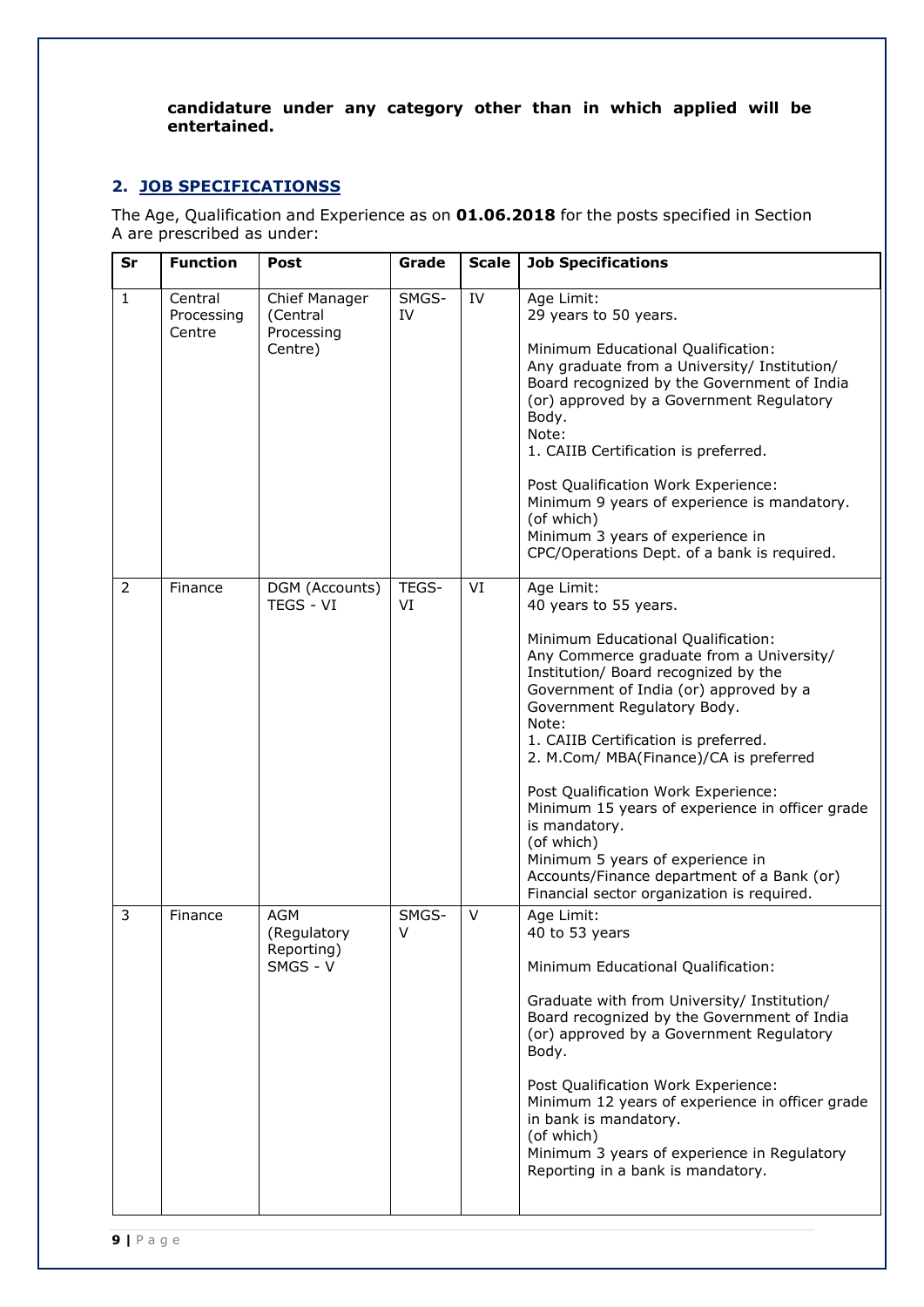| Sr             | <b>Function</b>   | Post                                                         | Grade       | <b>Scale</b> | <b>Job Specifications</b>                                                                                                                                                                                                                                                                                                                                                                                                                                   |
|----------------|-------------------|--------------------------------------------------------------|-------------|--------------|-------------------------------------------------------------------------------------------------------------------------------------------------------------------------------------------------------------------------------------------------------------------------------------------------------------------------------------------------------------------------------------------------------------------------------------------------------------|
| $\overline{4}$ | Finance           | Chief Manager<br>(Procurement)<br>SMGS - IV                  | SMGS-<br>IV | IV           | Age Limit:<br>29 years to 50 years.<br>Minimum Educational Qualification:<br>Any graduate from a University/ Institution/<br>Board recognized by the Government of India<br>(or) approved by a Government Regulatory<br>Body.<br>Post Qualification Work Experience:<br>Minimum 9 years of experience in officer grade<br>is mandatory.<br>(of which)<br>Minimum 3 years of experience in procurement<br>in public sector is required.                      |
| 5              | Finance           | Chief Manager<br>(Book Keeping<br>& Accounting)<br>SMGS - IV | SMGS-<br>IV | IV           | Age Limit:<br>29 years to 50 years.<br>Minimum Educational Qualification:<br>Any Commerce graduate from a University/<br>Institution/ Board recognized by the<br>Government of India (or) approved by a<br>Government Regulatory Body.<br>M.Com/CA Interns is preferred<br>Post Qualification Work Experience:<br>Minimum 9 years of experience in officer grade<br>is mandatory.<br>(of which)<br>Minimum 3 years of experience in accounts is<br>required |
| 6              | <b>HR</b>         | Chief Manager<br>(Administration)<br>SMGS - IV               | SMGS-<br>IV | IV           | Age Limit:<br>35 years to 45 years.<br>Minimum Educational Qualification:<br>Graduate from a University/ Institution/ Board<br>recognized by the Government of India (or)<br>approved by a Government Regulatory Body.<br>Post Qualification Work Experience:<br>Minimum 9 years of experience<br>(of which)<br>Minimum 5 years should be in administration.                                                                                                |
| 7              | Internal<br>Audit | AGM (Internal<br>Audit) SMGS -<br>V                          | SMGS-<br>V  | V            | Age Limit:<br>32 to 53 years<br>Minimum Educational Qualification:<br>M.Com from University/ Institution/ Board<br>recognized by the Government of India (or)<br>approved by a Government Regulatory Body.<br>Chartered Accountant is preferred<br>Post Qualification Work Experience:<br>Minimum 12 years of experience in bank is<br>mandatory.<br>(of which)<br>Minimum 5 years of experience in Internal Audit<br>in a bank is mandatory                |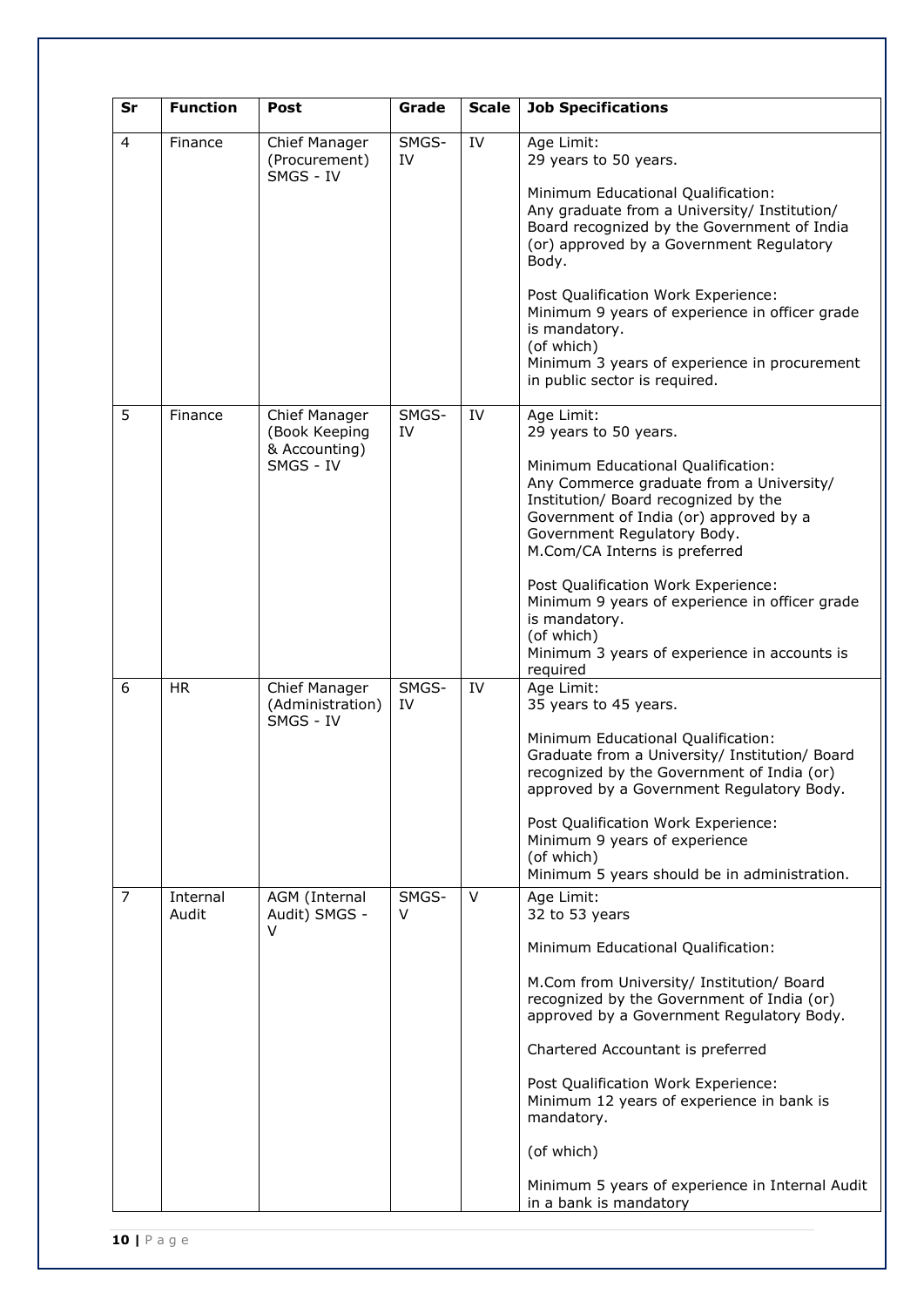| Sr | <b>Function</b>                    | Post                                                  | Grade       | <b>Scale</b> | <b>Job Specifications</b>                                                                                                                                                                                                                                                                                                                                                                                                                                               |
|----|------------------------------------|-------------------------------------------------------|-------------|--------------|-------------------------------------------------------------------------------------------------------------------------------------------------------------------------------------------------------------------------------------------------------------------------------------------------------------------------------------------------------------------------------------------------------------------------------------------------------------------------|
| 8  | Operations                         | DGM (Back<br>Office<br>Operations)<br>TEGS - VI       | TEGS-<br>VI | VI           | Age Limit:<br>40 years to 55 years.<br>Minimum Educational Qualification:<br>Any graduate from a University/ Institution/<br>Board recognized by the Government of India<br>(or) approved by a Government Regulatory<br>Body.<br>Post Qualification Work Experience:<br>Minimum 15 years of experience is mandatory.<br>(of which)<br>Minimum 3 years of relevant experience in back-<br>office operations of a bank is required                                        |
| 9  | Product,<br>Sales and<br>Marketing | Chief Manager<br>(Retail<br>Products) SMGS<br>- IV    | SMGS-<br>IV | IV           | Age Limit:<br>35 years to 45 years.<br>Minimum Educational Qualification:<br>Graduate from a University/ Institution/ Board<br>recognized by the Government of India (or)<br>approved by a Government Regulatory Body.<br>MBA (Marketing) is preferred<br>Post Qualification Work Experience:<br>Minimum 9 years of experience in bank/financial<br>institutions is mandatory.<br>Experience is preferred in Retail Product<br>Development in payment/Financial sector. |
| 10 | Product,<br>Sales and<br>Marketing | Chief Manager<br>(Merchant<br>Products) SMGS<br>$-IV$ | SMGS-<br>IV | IV           | Age Limit:<br>35 years to 45 years.<br>Minimum Educational Qualification:<br>Graduate from a University/ Institution/ Board<br>recognized by the Government of India (or)<br>approved by a Government Regulatory Body.<br>MBA (Marketing) is preferred<br>Post Qualification Work Experience:<br>Minimum 9 years of experience in bank/financial<br>institutions is mandatory.<br>Experience preferred in Merchant Product<br>Development in payment /financial sector. |
| 11 | Product,<br>Sales and<br>Marketing | Chief Manager<br>(Public<br>Relations)<br>SMGS - IV   | SMGS-<br>IV | IV           | Age Limit:<br>35 years to 45 years.<br>Minimum Educational Qualification:<br>Graduate from a University/ Institution/ Board<br>recognized by the Government of India (or)<br>approved by a Government Regulatory Body.<br>Master/PG Diploma in Mass Communications is<br>preferred.<br>Post Qualification Work Experience:<br>Minimum 9 years of experience handling public<br>relations.                                                                               |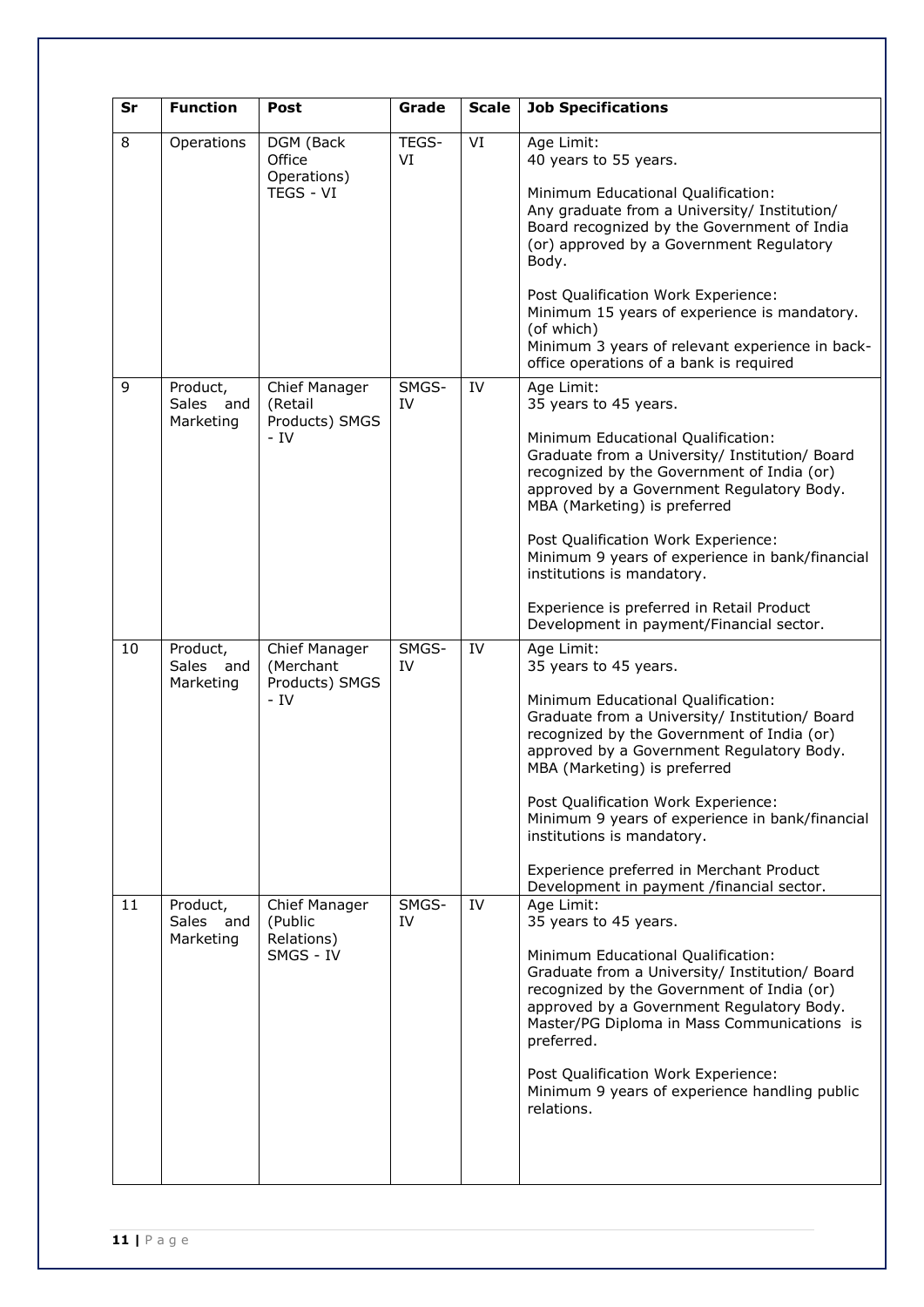| Sr | <b>Function</b>                    | <b>Post</b>                                                | Grade       | <b>Scale</b> | <b>Job Specifications</b>                                                                                                                                                                                                                                                                                                                                                                                                                                                                                                                                                                                      |
|----|------------------------------------|------------------------------------------------------------|-------------|--------------|----------------------------------------------------------------------------------------------------------------------------------------------------------------------------------------------------------------------------------------------------------------------------------------------------------------------------------------------------------------------------------------------------------------------------------------------------------------------------------------------------------------------------------------------------------------------------------------------------------------|
| 12 | Product,<br>Sales and<br>Marketing | <b>AGM (Sales</b><br>Reporting)                            | SMGS-<br>V  | $\vee$       | Age Limit:<br>32 years to 50 years.<br>Minimum Educational Qualification:<br>Graduate from University/ Institution/ Board<br>recognized by the Government of India (or)<br>approved by a Government Regulatory Body.<br>Note: MBA / Post graduation degree from<br>University/ Institution/ Board recognized by the<br>Government of India (or) approved by a<br>Government Regulatory Body is preferred.<br>Post Qualification Experience:<br>Minimum experience of 12 years is mandatory.<br>(And)<br>Minimum relevant experience of 3 years in<br>business analytics, preferably in banking is<br>required. |
| 13 | <b>Risk</b><br>and<br>Compliance   | DGM (Legal)<br>TEGS - VI                                   | TEGS-<br>VI | VI           | Age Limit:<br>40 years to 55 years.<br>Minimum Educational Qualification:<br>Any Law graduate or equivalent law degree from<br>a University/ Institution/ Board recognized by<br>the Government of India (or) approved by a<br>Government Regulatory Body.<br>Post Qualification Work Experience:<br>Minimum 15 years of experience is mandatory.<br>(of which)<br>Minimum 5 years of legal experience in public<br>sector/bank/financial institutions is required.                                                                                                                                            |
| 14 | <b>Risk</b><br>and<br>Compliance   | <b>DGM</b><br>(Operational<br>Risk and Fraud)<br>TEGS - VI | TEGS-<br>VI | VI           | Age Limit:<br>40 years to 55 years.<br>Minimum Educational Qualification:<br>Any graduate from a University/ Institution/<br>Board recognized by the Government of India<br>(or) approved by a Government Regulatory<br>Body.<br>Post Qualification Work Experience:<br>Minimum 15 years of experience is mandatory.<br>(of which)<br>Minimum 2years of experience in Operational<br>Risk /Fraud monitoring is required                                                                                                                                                                                        |
| 15 | <b>Risk</b><br>and<br>Compliance   | <b>DGM</b><br>(Regulatory<br>Compliance)<br>TEGS - VI      | TEGS-<br>VI | VI           | Age Limit:<br>40 years to 55 years.<br>Minimum Educational Qualification:<br>Any graduate from a University/ Institution/<br>Board recognized by the Government of India<br>(or) approved by a Government Regulatory<br>Body.<br>Post Qualification Work Experience:<br>Minimum 15 years of experience in bank or<br>financial services sector is mandatory.<br>(of which)<br>Minimum 2 years of relevant experience in<br>Regulatory Compliance is required.                                                                                                                                                  |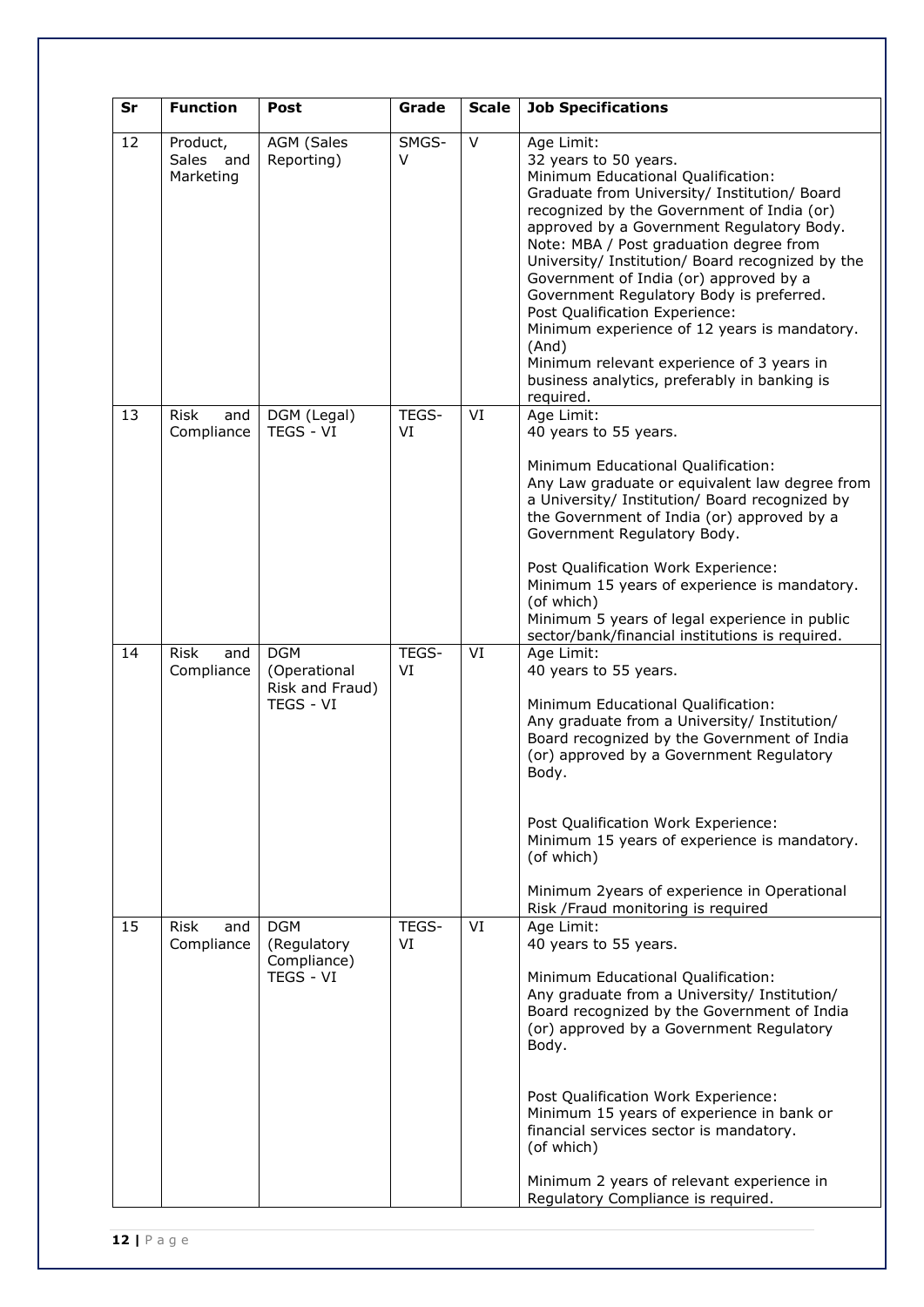\*\* IPPB reserves the right to enhance/relax the eligibility criteria without giving any advance notice.

#### **Notes:**

#### **2. Age Criteria and Age Relaxation:**

- i. The candidates must meet the requisite age criteria as on **01.06.2018**
- ii. Maximum age indicated is for General category candidates. The PWD and Ex-Servicemen applicants and those applying under Reservation category would be eligible for age relaxation as per the Government of India guidelines, as under:

| Category                                                                 | <b>Age Relaxation</b>                                                                                                                                                                                                                                                                                                                                                                                                                                                                                                                     |
|--------------------------------------------------------------------------|-------------------------------------------------------------------------------------------------------------------------------------------------------------------------------------------------------------------------------------------------------------------------------------------------------------------------------------------------------------------------------------------------------------------------------------------------------------------------------------------------------------------------------------------|
| <b>Scheduled Caste and Scheduled</b><br>Tribe                            | 5 years                                                                                                                                                                                                                                                                                                                                                                                                                                                                                                                                   |
| <b>Other Backward Class</b>                                              | 3 years                                                                                                                                                                                                                                                                                                                                                                                                                                                                                                                                   |
| <b>Person With Disability</b>                                            | 10 years                                                                                                                                                                                                                                                                                                                                                                                                                                                                                                                                  |
| <b>Ex-servicemen</b><br>Persons ordinarily domiciled in                  | Ex-service Commissioned<br>Officers,<br>including ECOs/ SSCOs, who have<br>rendered at least 5 years military<br>service and have been released on<br>completion of assignment (including<br>those whose assignment is due to be<br>completed within one year from the last<br>for receipt of applications)<br>date<br>otherwise than by way of dismissal or<br>discharge on account of misconduct or<br>inefficiency or on account of physical<br>disability attributable to military service<br>or on invalidment - 5 years.<br>5 years |
| the State of Jammu & Kashmir<br>during the period 1-1-80 to 31-<br>12-89 |                                                                                                                                                                                                                                                                                                                                                                                                                                                                                                                                           |
| Persons affected by 1984 riots                                           | 5 years                                                                                                                                                                                                                                                                                                                                                                                                                                                                                                                                   |

- iii. In case of a candidate who is eligible for relaxation under more than one of the above age relaxation categories, the age relaxation will be available on cumulative basis with only one of the remaining categories for which relaxation is permitted as mentioned above. This cumulative age relaxation is available to SC/ST/OBC candidates.
- iv. Candidates seeking age relaxation will be required to submit copies of necessary certificate(s) at the time of Interview and at any subsequent stage of the recruitment process as required by IPPB.
- v. An Ex-servicemen who has once joined a Government job on civil side after availing of the benefits given to him/her as an Ex-servicemen for his/her re-employment, his/her Ex-Servicemen status for the purpose of re-employment in Government jobs ceases.
- vi. There is no reservation for Ex-servicemen in Officers' Cadre.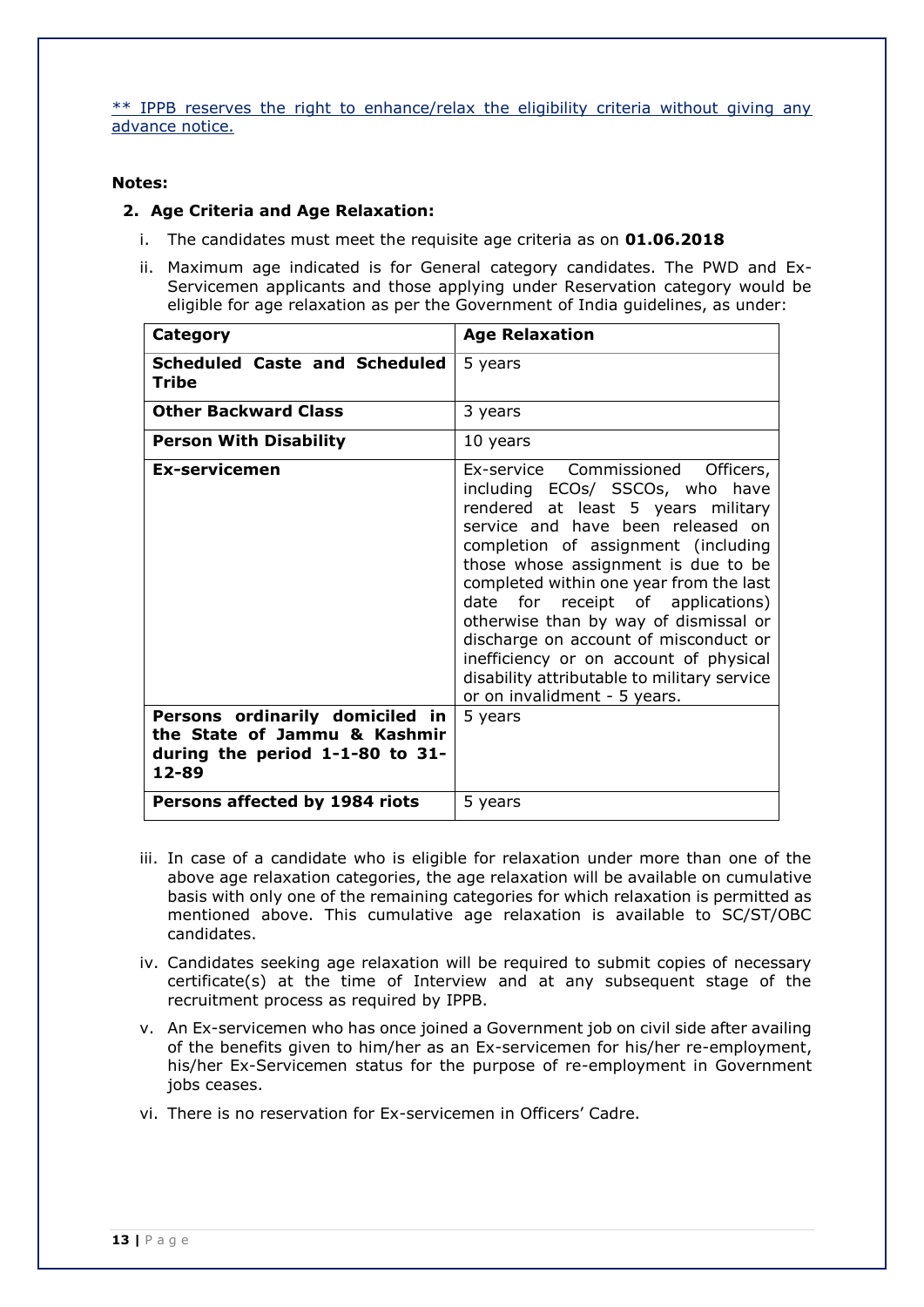# **3. Educational Qualifications:**

- i. The candidate must possess the requisite educational qualification as on 01.06.2018
- ii. Degree obtained from the recognized Universities or Institutes recognized by the Govt. of India only will be considered.
- iii. Candidates, who are awaiting their results of the qualifying examination OR who have not passed the qualifying examination on or before 01.06.2018 are not eligible
- iv. Candidate should indicate the percentage obtained in Graduation calculated to the nearest two decimals in the online application. Where CGPA / OGPA is awarded, the same should be converted into percentage and indicate the same in online application.
- v. **Calculation of Percentage:** The percentage marks shall be arrived at by dividing the marks obtained by the candidate in all the subjects in all semester(s)/year(s) by aggregate maximum marks in all the subjects irrespective of honours / optional / additional optional subject, if any. This will be applicable for those Universities also where Class / Grade is decided on basis of Honours marks only.
- vi. The fraction of percentage so arrived will be ignored i.e. 59.99% will be treated as less than 60% and 54.99% will be treated as less than 55%.
- vii. In case the result of a particular examination is posted on the website of the University / Institute and web based certificate is issued then proper document / certificate in original issued and signed by the appropriate authority of the University / Institute indication the date of passing properly mentioned thereon will be reckoned for verification and further process.

#### **4. RESERVATIONS:**

- I. Candidates belonging to OBC category but coming in the 'creamy layer' are not entitled to OBC reservation and age relaxation. They should indicate their category as 'GENERAL' or GENERAL (OC/HI/VI), as applicable.
- II. Caste certificate issued by Competent Authority on format prescribed by the Government of India will have to be submitted by the SC/ST candidates, if called for interview.
- III. Vacancies are reserved for Disabled (Physically challenged) Persons under Section 33 of the persons with Disabilities (Equal Opportunities, Protection of Rights and Full Participation) Act, 1995 (1 of 1996) as per government guidelines. Candidates with the following disabilities are eligible to apply as per the definitions given in the above act: a) Orthopedically challenged, b) Visually Impaired, c) Hearing Impaired
- IV. A person (OC/VI/HI) who suffer from not less than 40% of relevant disability and wants to avail the benefit of reservation will have to submit a Disability Certificate issued by the medical board duly constituted by central or state government. The certificate should be dated on or before last date of registration of the application.
- V. The number of vacancies including reserved vacancies mentioned above are provisional and may vary according to the actual requirement of IPPB.
- VI. Candidates applying for a particular post may be considered for any other post mentioned in the advertisement, at the discretion of IPPB.

The following definitions are for the purpose of age and fee relaxation only:

#### **a. Orthopedically Challenged (OC)**

Orthopedically Challenged (OC) person is one having a minimum of 40% physical defect or deformity which causes interference with the normal functioning of the bones, muscles and joints and is so certified by a Medical Board appointed by the State Government. Only those who fall in the following categories are eligible to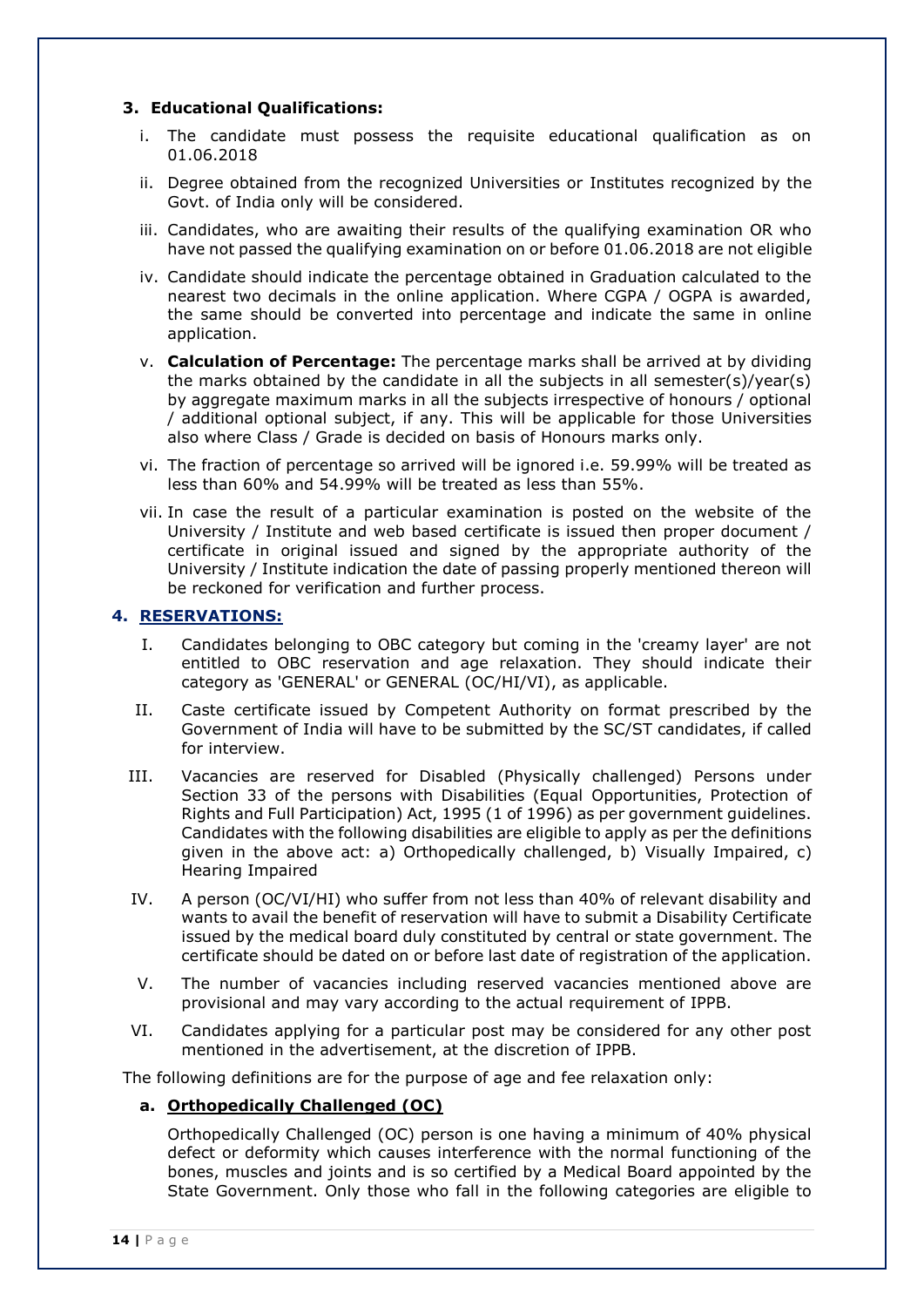apply: BL - Both Legs Affected but not Arms; OA - One Arm Affected (Right or Left) - (a) Impaired Reach; (b) Weakness of Grip; (c) Ataxia; OL - One Leg Affected (Right or Left); MW - Muscular Weakness & Limited Physical Endurance.

### **b. Visually Impaired (VI)**

Persons who suffer from either of the following conditions:

- ─ Total absence of sight,
- ─ Visual Acuity not exceeding 6/60 or 20/200 (Snellen) in the better eye with correcting lenses, or
- ─ Limitation of the field of vision subtending an angle of 20 degrees or worse and so certified by a Medical Board appointed by the State Government.

A person with Low Vision means one with impairment of visual functioning even after treatment of standard refractive correction but who uses or is potentially capable of using vision for the planning or execution of a task with appropriate assistive device.

### **c. Deaf & Hearing Impaired (HI)**

Deaf are those persons in whom the sense of hearing is non-functional for ordinary purposes of life, i.e. with total loss of hearing in both ears. They do not hear and understand sounds at all - even with amplified speech.

Hearing impairment means loss of more than 60 decibels in the better ear in the conversational range of frequencies.

#### **d. Competent Authority for the issue of the certificate to SC / ST / OBC / PERSONS WITH DISABILITIES is as under (as notified by GOI from time to time):**

**For Scheduled Castes / Scheduled Tribes / Other Backward Classes:** (i) District Magistrate / Additional District Magistrate / Collector / Deputy Commissioner / Additional Deputy Commissioner / Deputy Collector / First Class Stipendiary Magistrate / City Magistrate / Sub-Divisional Magistrate (not below the rank of First Class Stipendiary Magistrate) / Taluk Magistrate / Executive Magistrate / Extra Assistant Commissioner (ii) Chief Presidency Magistrate/ Additional Chief Presidency Magistrate/ Presidency Magistrate (iii) Revenue Officer not below the rank of Tehsildar (iv) Sub-divisional officer of the Area where the candidate and or his family normally resides.

**For Persons with Disabilities:** Authorised certifying authority will be the Medical Board at the District level consisting of Chief Medical Officer, Sub-Divisional Medical Officer in the District and an Orthopedic / Ophthalmic / ENT Surgeon. Candidates belonging to SC, ST, OBC, PWD categories have to submit certificates in support of it at the time of interview.

# **D. EMOLUMENTS (AS ON 01.06.2018) AND RELEVANT POLICIES**

# **5. PAY-SCALE, ALLOWANCES AND PERQUISITES**

**Pay Scale, Allowances and Perquisites as applicable (INR)**

| <b>Scale</b>     | <b>Pay Scale</b> | <b>Approximate Total Monthly</b><br>CTC# |
|------------------|------------------|------------------------------------------|
| <b>TEGS-VI</b>   | 68,680 - 76,520  | 218,294.00                               |
| $SMGS - V$       | 59,170 - 66,070  | 176,664.00                               |
| <b>SMGS - IV</b> | 50,030 - 59,170  | 144,250.00                               |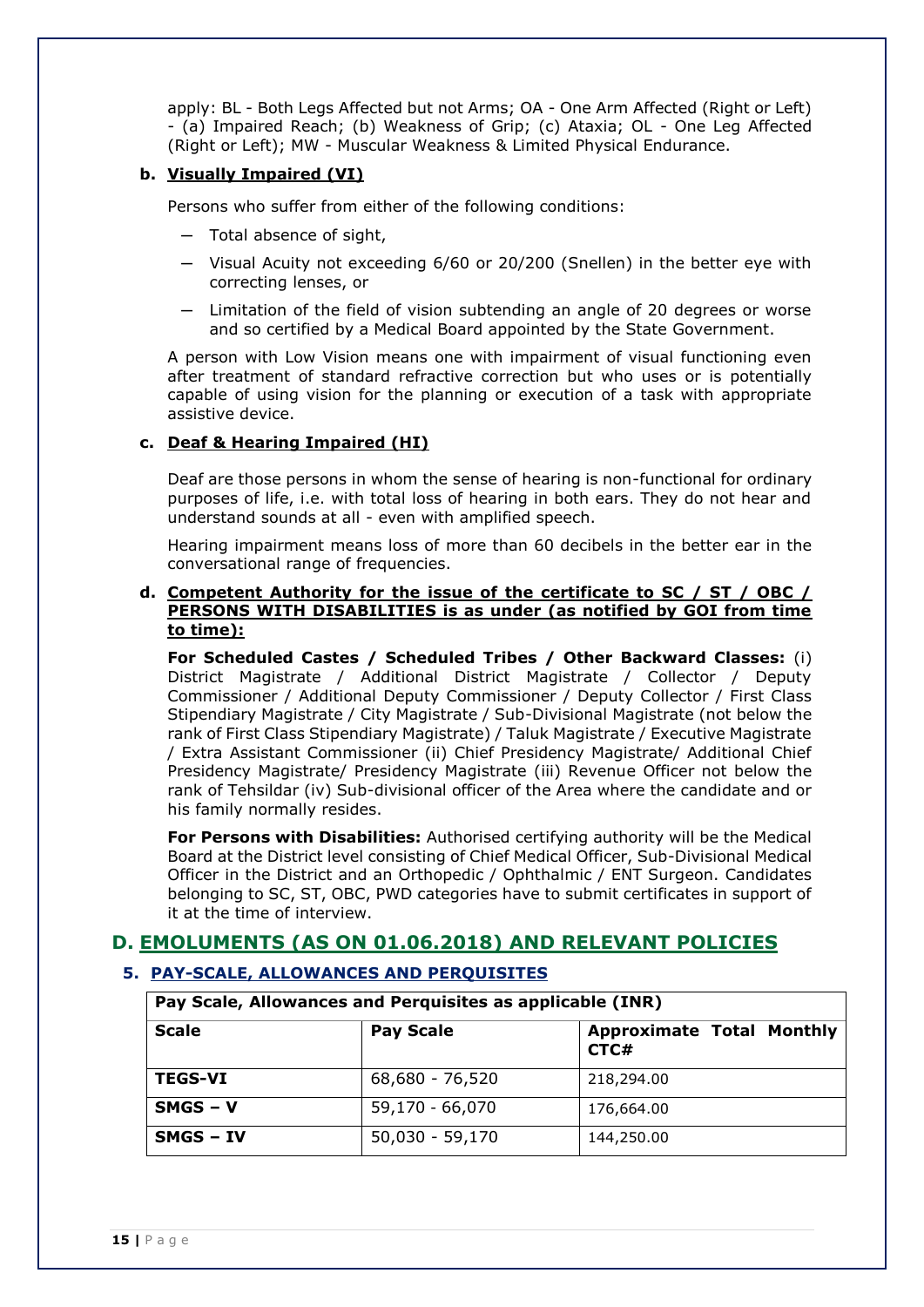#### **Note:**

**(#)** – Approximate monthly CTC Calculated at the start of the scale inclusive of Dearness Allowance, City Compensatory Allowance & other allowances at Metropolitan Centre (Delhi)

**In addition to the above, the Officer would be entitled to a Performance Pay as per criteria defined by IPPB from time to time.** 

**The Officers are also entitled to retirement and terminal benefits as per the policy defined by IPPB.** 

## **6. PROBATION PERIOD**

7. The selected candidates will be on probation for a period of 1 year from the date of Joining. Their confirmation in IPPB's service will be decided in terms of the provision of the IPPB(Officers) Service rule.

### **8. POSTING, TRANSFER AND JOB ROTATION**

The selected candidates will be posted/ transferred/ moved to other roles at discretion of IPPB to various offices of IPPB from time to time and on such terms and conditions as may be decided by IPPB.

#### **9. LEAVE, TRAVEL ALLOWANCE**

The leave and travel allowance will be as per Service Rules of IPPB applicable at the time of appointment.

# **E. SELECTION PROCEDURE**

Selection will be made on the basis of an interview. However, Bank reserves the right to conduct Assessment, Group Discussion or Online Test in addition to interview. Merely satisfying the eligibility norms do not entitle a candidate to be called for Interview/Group Discussion or Online Test.

IPPB reserves the right to call only the requisite number of candidates for the Assessment/ Interview/ Group Discussion or Online Test after preliminary screening/ short listing with reference to candidates' qualification, experience, profile vis-a-vis job requirements, etc.

Results of the candidates who have qualified for various stages of the recruitment process and the list of candidates finally selected will be made available on the website. Final select list will be published on the website.

#### **F. APPLICATION GUIDELINES**

The candidates can apply only for one post. Candidates can apply online only from 26.06.2018 to 10.07.2018 and no other mode of application will be accepted.

#### **10.PRE-REQUISITES FOR APPLYING ONLINE**

Before applying online, candidates should:

- i. Scan their photograph and signature ensuring that both the photograph and signature adhere to the required specifications as mentioned in this advertisement at Annexure-I.
- ii. Keep the necessary details/documents for Online Payment of the requisite application fee/ intimation charges ready.
- iii. Have a valid personal email ID which should be kept active till the completion of this recruitment process. Bank may send call letters for the Interview etc. through the registered e-mail ID. Under no circumstances, a candidate should share with/mention e-mail ID to / of any other person. In case a candidate does not have a valid personal e-mail ID, he/she should create his/her new e-mail ID before applying on-line and must maintain that email account.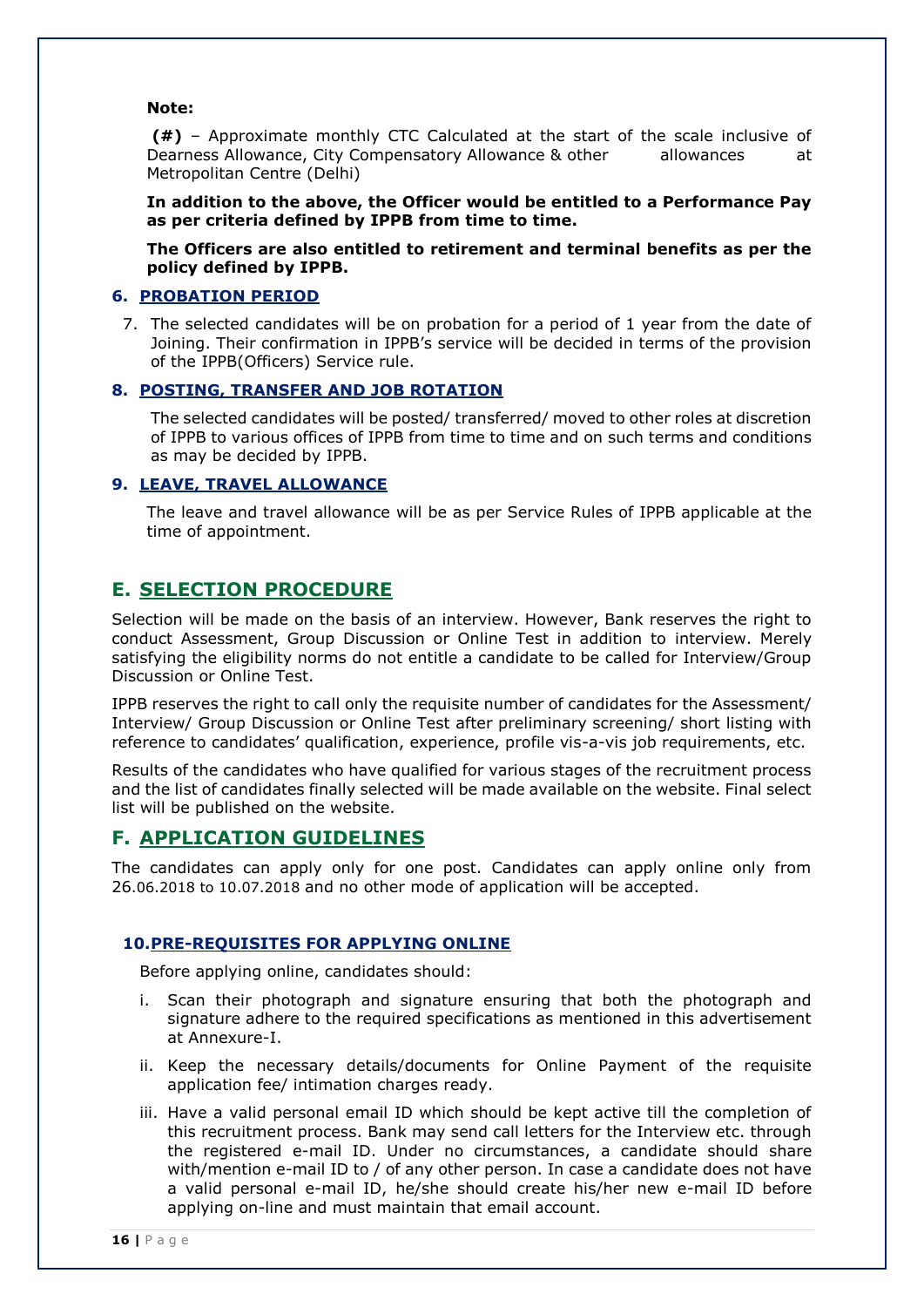iv. Bank Transaction charges for Online Payment of application fees/ intimation charges will have to be borne by the candidate.

### **11.PROCEDURE FOR APPLYING ONLINE**

- Candidates are first required to go to the IPPB authorized website <http://www.indiapost.gov.in/> and click the option "CLICK HERE TO APPLY FOR IPPB SCALE IV & V (Circle Positions) – Direct Recruitment" to open the online Application Form.
- ii. To register their application candidates will be entering their basic information in the online application form. After that a provisional registration number and password will be generated by the system and displayed on the screen. Candidate should note down the provisional registration number and password. An Email & SMS indicating the Provisional Registration Number and Password will also be sent.
- iii. Candidates are required to upload their photograph and signature as per the specifications given in the Annexure I of this form.
- iv. Candidates are advised to carefully fill the online application themselves as no change in any of the data filled in the online application will be possible / entertained.
- v. Prior to submission of the online application, candidates are advised to use the "SAVE AND NEXT" facility to verify the details in the online application form and modify the same, if required. No change is permitted after clicking on FINAL SUBMIT button. Visually Impaired candidates are responsible for carefully verifying the details filled in the online application form and ensuring that the same are correct prior to submission, as no change is possible after submission.

| <b>Category of Applicant</b> | <b>Application Fee</b>                                                                |  |  |  |  |
|------------------------------|---------------------------------------------------------------------------------------|--|--|--|--|
| charges)                     | <b>SC/ST/PWD (Only Intimation</b>   INR 150.00 (Rupees One Hundred and Fifty<br>Only) |  |  |  |  |
| For all others               | INR 750.00 (Rupees Seven Hundred & Fifty<br>Only)                                     |  |  |  |  |

### vi. **Application Fee / Intimation Charges (Non-Refundable)**

#### vii. **Candidates should ensure their eligibility before paying the fees/applying online**.

viii.Application once made will not be allowed to be withdrawn and fee once paid will NOT be refunded under any circumstances nor can it be held in reserve for any other future selection process.

#### **12.MODE OF PAYMENT**

- i. Candidates have to make the payment of requisite fees / intimation charges through ONLINE mode only.
- ii. Candidates should carefully fill the details in the Online Application at the appropriate places very carefully and click on the "FINAL SUBMIT" button at the end of the Online Application format. Before pressing the "FINAL SUBMIT" button, candidates are advised to verify every field filled in the application. The name of the candidate and his /her father/husband etc. should be spelt correctly in the application as it appears in the certificates/mark sheets. Any change/alteration found may disqualify the candidature.
- iii. In case the candidate is unable to fill the application form in one go, he/ she can save the data already entered.
- iv. Once the application is filled in completely, candidate should submit the final data.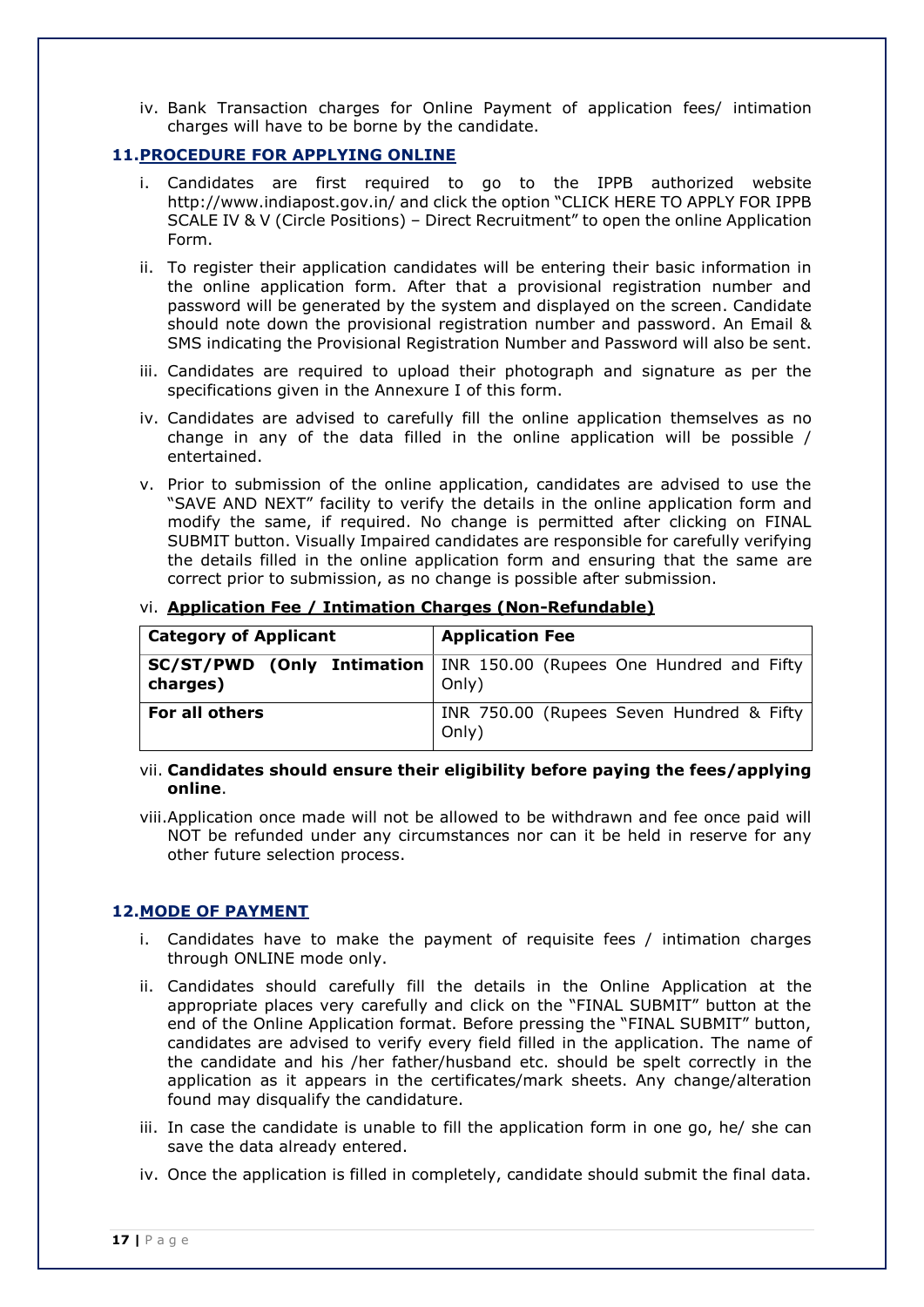- v. The application form is integrated with the payment gateway and the payment process can be completed by following the instructions.
	- The payment can be made by using Debit Cards (RuPay/ Visa/ MasterCard/ Maestro), Credit Cards, Internet Banking, IMPS, Cash Cards/ Mobile Wallets by providing information as asked on the screen.
	- ─ After Final Submission, an additional page of the application form is displayed wherein candidates may follow the instructions and fill the requisite details.
	- ─ If the online transaction has not been successfully completed, then candidates are advised to login again with their provisional registration number and password and pay the Application Fees/ Intimation Charges online.
	- ─ On successful completion of the transaction, an e-receipt will be generated.
	- ─ Candidates are required to take a printout of the e-receipt and online application form containing fee details. Please note that if the same cannot be generated online transaction may not have been successful.
	- ─ Non-generation of 'E-Receipt' indicates PAYMENT FAILURE. On failure of payment, Candidates are advised to login again using their Provisional Registration Number and Password and repeat the process of payment.
	- ─ There is a facility to print the application form containing fee details post payment of fees.
- vi. After submitting your payment information in the online application form, please wait for the intimation from the server, DO NOT press back or refresh button in order to avoid double charge.
- vii. For Credit Card users: All charges are listed in Indian Rupee. If you use a non-Indian credit card, your bank will convert to your local currency based on prevailing exchange rates.
- viii.To ensure the security of your data, please close the browser window once your transaction is completed.
- ix. After completing the procedure of applying on-line including payment of fees, the candidate should take a printout of the system generated on-line application form, ensure the particulars filled in are accurate and retain it along with Registration Number and Password for future reference. THEY SHOULD NOT SEND THIS PRINTOUT TO IPPB.
- x. Please note that all the particulars mentioned in the online application including Name of the Candidate, Category, Date of Birth, Post Applied for, Address, Mobile Number, Email ID, Centre of Examination (for future use) etc. will be considered as final and no change/modifications will be allowed after submission of the online application form.
- xi. Candidates are hence requested to fill the online application form with the utmost care as no correspondence regarding change of details will be entertained. Bank will not be responsible for any consequences arising out of furnishing of incorrect and incomplete details in the application or omission to provide the required details in the application form.
- xii. An email / SMS intimation with the Registration Number and Password generated on successful registration of the application will be sent to the candidate's email ID / Mobile Number specified in the online application form as a system generated acknowledgement. If candidates do not receive the email and SMS intimations at the email ID / Mobile number specified by them, they may consider that their online application has not been successfully registered.
- xiii.An online application which is incomplete in any respect such as without photograph and signature uploaded in the online application form / unsuccessful fee payment will not be considered as valid.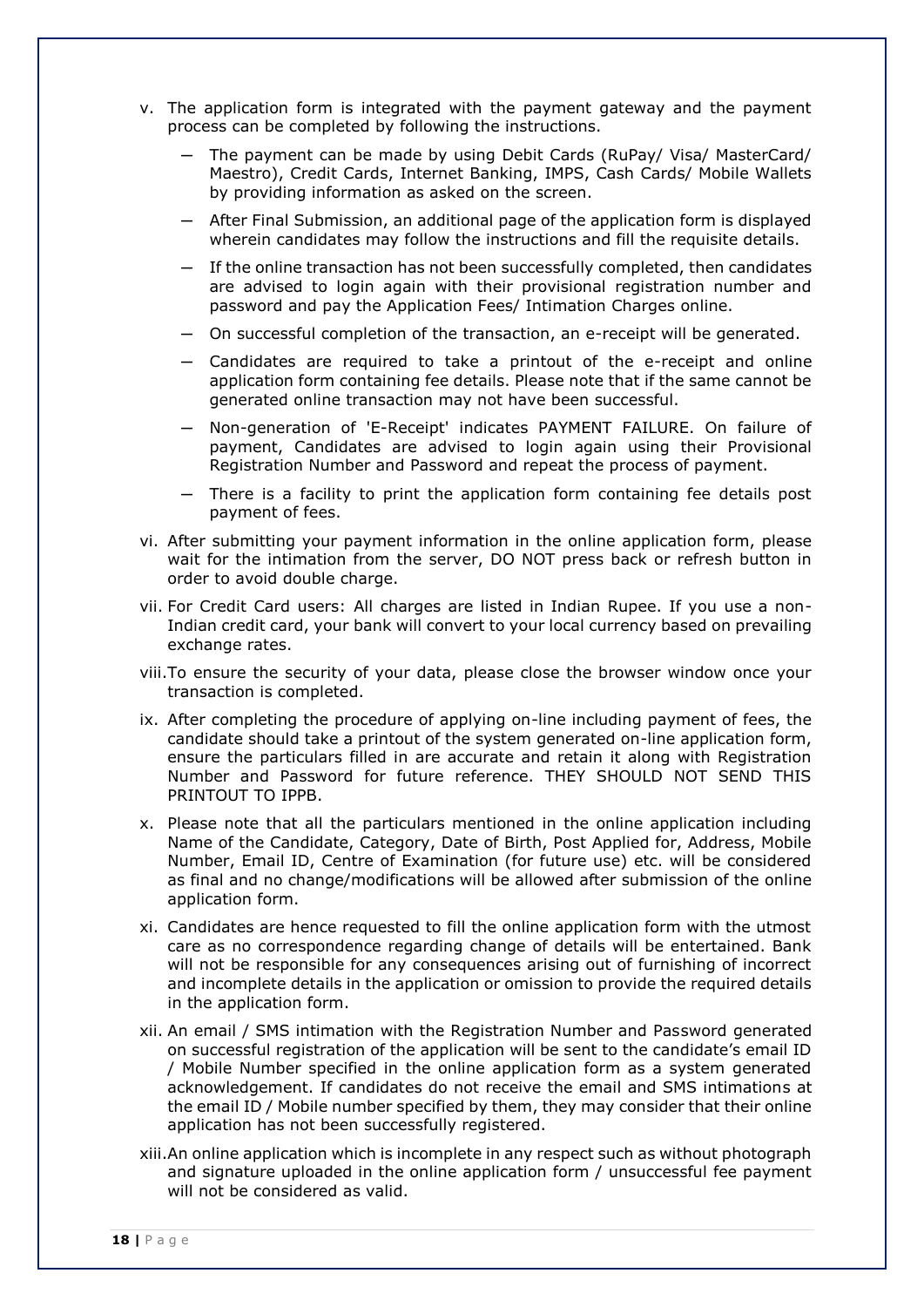- xiv.Candidates are advised in their own interest to apply on-line much before the closing date and not to wait till the last date for depositing the fee to avoid the possibility of disconnection / inability / failure to log onto the website on account of heavy load on internet / website jam.
- xv. Bank does not assume any responsibility for the candidates not being able to submit their applications within the last date on account of the aforesaid reasons or for any other reason beyond the control of IPPB.

Please note that the above procedure is the only valid procedure for applying. No other mode of application or incomplete steps would be accepted and such applications would be rejected. Any information submitted by an applicant in his / her application shall be binding on the candidate personally and he/she shall be liable for prosecution / civil consequences in case the information / details furnished by him/her are found to be false at a later stage.

### **13.USE OF SCRIBE & COMPENSATORY TIME:**

In the event of the conduct of examination as part of the selection process, the facility of scribe would be allowed to a person who has disability of 40% or more if so desired by the person and is meant for only those persons with disability who have physical limitation to write including that of speed. In all such cases where a scribe is used, the following rules will apply:

- i. Candidates eligible for and who wish to use the services of scribe in the examination should carefully indicate the same in the online application form.
- ii. The candidate will have to give a suitable undertaking, in the prescribed format at the time of online examination
- iii. Such candidates who are eligible for use of a scribe shall be eligible for compensatory time of 20 minutes for every hour of the examination whether availing the facility of scribe or not.
- iv. The candidate will have to arrange his/her own scribe at his/her own cost.
- v. The scribe will be allowed to be used as per the guidelines issued vide Office Memorandum F.No.16-110/2003-DDIII dated February 26, 2013 of Government of India, Ministry of Social Justice and Empowerment, Department of Disability Affairs, New Delhi and clarification issued by Government of India, Ministry of Financial, Deptt. of Financial Services vide letter No. F.No.3/2/2013-Welfare dated 26.04.2013.
- vi. Same scribe should not be used by more than one candidate.
- vii. For generalists examinations the scribe may be from any academic stream. However for Specialist Officers' posts the scribe should be from an academic stream different from that prescribed for the post.

### **14.GUIDELINES FOR APPLICANTS WITH LOCOMOTOR DISABILITY AND CEREBRAL PALSY:**

If any applicant has locomotor disability and cerebral palsy, where dominant (Writing) extremity is effected to the extent of slowing the performance of function (Minimum of 40% impairment), he / she may be given compensatory time of 20 minutes for every hour of examination. However, no scribe shall be permitted to such applicants.

#### **15.GUIDELINES FOR VISUALLY IMPAIRED APPLICANTS:**

Visually Impaired applicants (who suffer from not less than 40% of disability) may opt to view the contents of the test in magnified font. This facility will not be available to visually impaired applicants, who use the services of a scribe for the examination. Compensatory time of 20 minutes for every one hour of the examination will be available to visually impaired using magnified font.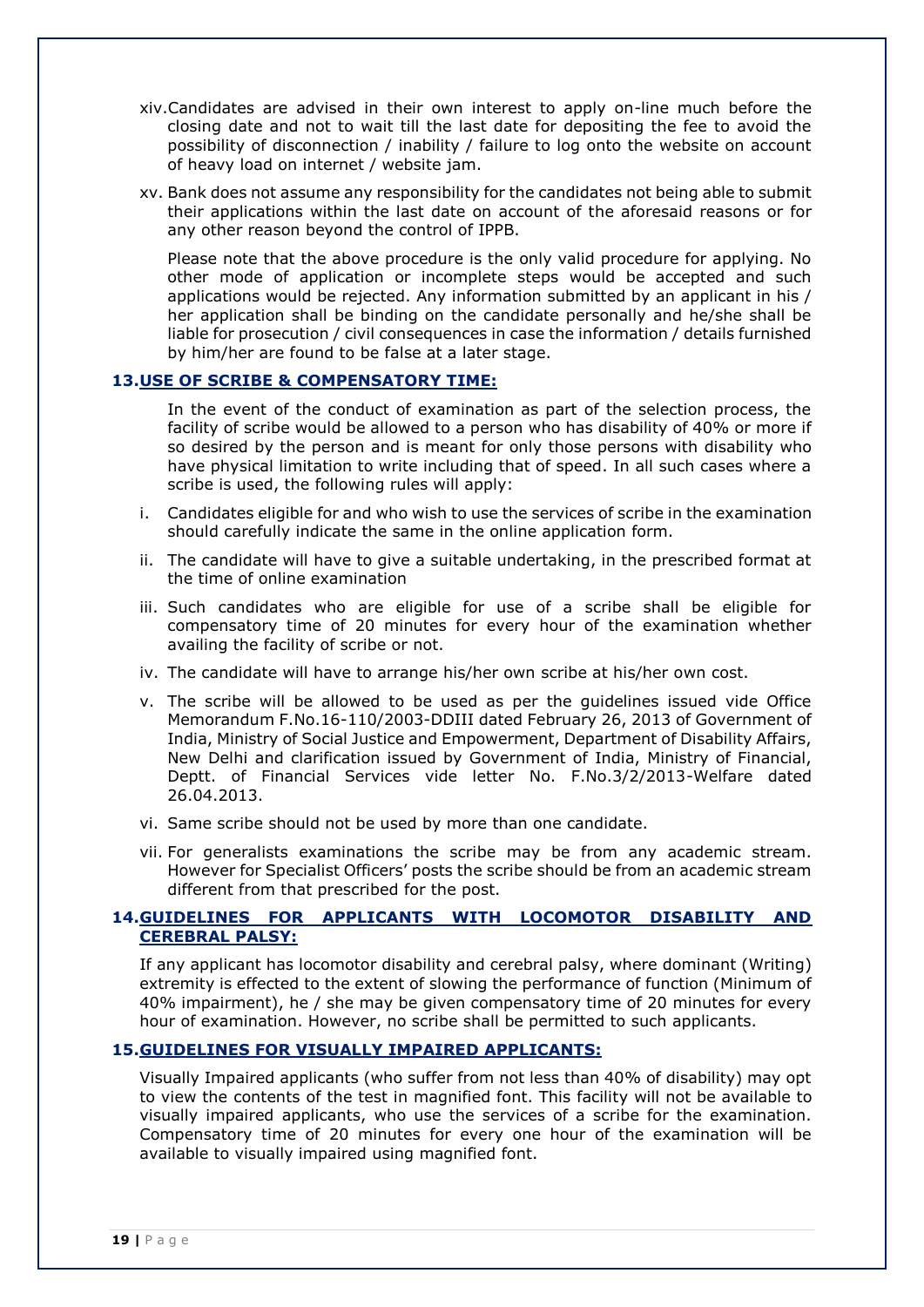### **16.LIST OF DOCUMENTS TO BE PRODUCED AT THE TIME OF INTERVIEW (AS APPLICABLE)**

The following documents in original together with a self-attested photocopy in support of the candidate's eligibility and identity are to be invariably submitted at the time of interview failing which the candidate may not be permitted to appear for the interview. Non submission of requisite documents by the candidate at the time of interview will debar his/ her candidature from further participation in the recruitment process.

- i. Printout of the valid Interview Call Letter
- ii. Valid system generated printout of the online application form registered
- iii. Proof of Date of Birth (Birth Certificate or SSLC/ Std. X Certificate with DOB)
- iv. Photo Identify Proof such as Passport/ Aadhaar/ e-Aadhaar Card/ PAN Card/ Driving License/ Voter's Card
- v. Mark sheets & certificates for educational qualifications. Proper document from Board / University for having declared the result on or before 01.06.2018 has to be submitted.
- vi. Work Experience: If declared in the resume, documentary proofs such as Experience Certificates from past and current employers, Appointment letters, Relieving Letters, Pay or Salary Slips should be produced by the candidates in order to verify the date of joining and relieving, designation at the time of joining, date of promotion with designation, if any. Any adverse remark from the previous employer(s) or any act of misconduct/ wrong committed by the candidate would be a disqualification to apply and render the candidature liable for cancellation.
- vii. Caste Certificate issued by competent authority in the prescribed format as stipulated by Government of India in case of SC / ST / OBC category candidates.
- viii.In case of candidates belonging to OBC category, certificate should specifically contain a clause that the candidate does not belong to creamy layer section excluded from the benefits of reservation for Other Backward Classes in Civil post & services under Government of India. OBC caste certificate containing the Noncreamy layer clause should be valid as on the date of interview if called for (issued within one year prior to the date of interview if called for).Caste Name mentioned in certificate should tally letter by letter with Central Government list / notification.
- ix. Candidates belonging to OBC category but coming under creamy layer and/ or if their caste does not find place in the Central List are not entitled to OBC reservation. They should indicate their category as General in the online application form.
- x. Disability certificate in prescribed format issued by the District Medical Board in case of Persons with Disability category. If the candidate has used the services of a Scribe at the time of the examination, the duly filled in details of the scribe in the prescribed format
- xi. An Ex-serviceman candidate has to produce a copy of the discharge Certificate / pension payment order and documentary proof of rank last / presently held (substantive as well as acting) at the time of interview. Those who are still in defence service should submit a certificate from a competent authority that they will be relieved from defence services, on or before 31.7.2018.
- xii. Candidates serving in Government / quasi govt offices/ Public Sector Undertakings (including Nationalised Banks and Financial Institutions) are required to produce a "No Objection Certificate" from their employer at the time of interview, in the absence of which their candidature will not be considered and travelling expenses, if any, otherwise admissible, will not be paid.
- xiii.Persons eligible for age relaxation under "Persons ordinarily domiciled in the State of Jammu & Kashmir during the period 1-1-80 to 31-12-89" must produce the domicile certificate at the time of interview/ at any stage of the subsequent process from the District Jurisdiction where he / she had ordinarily resided or any other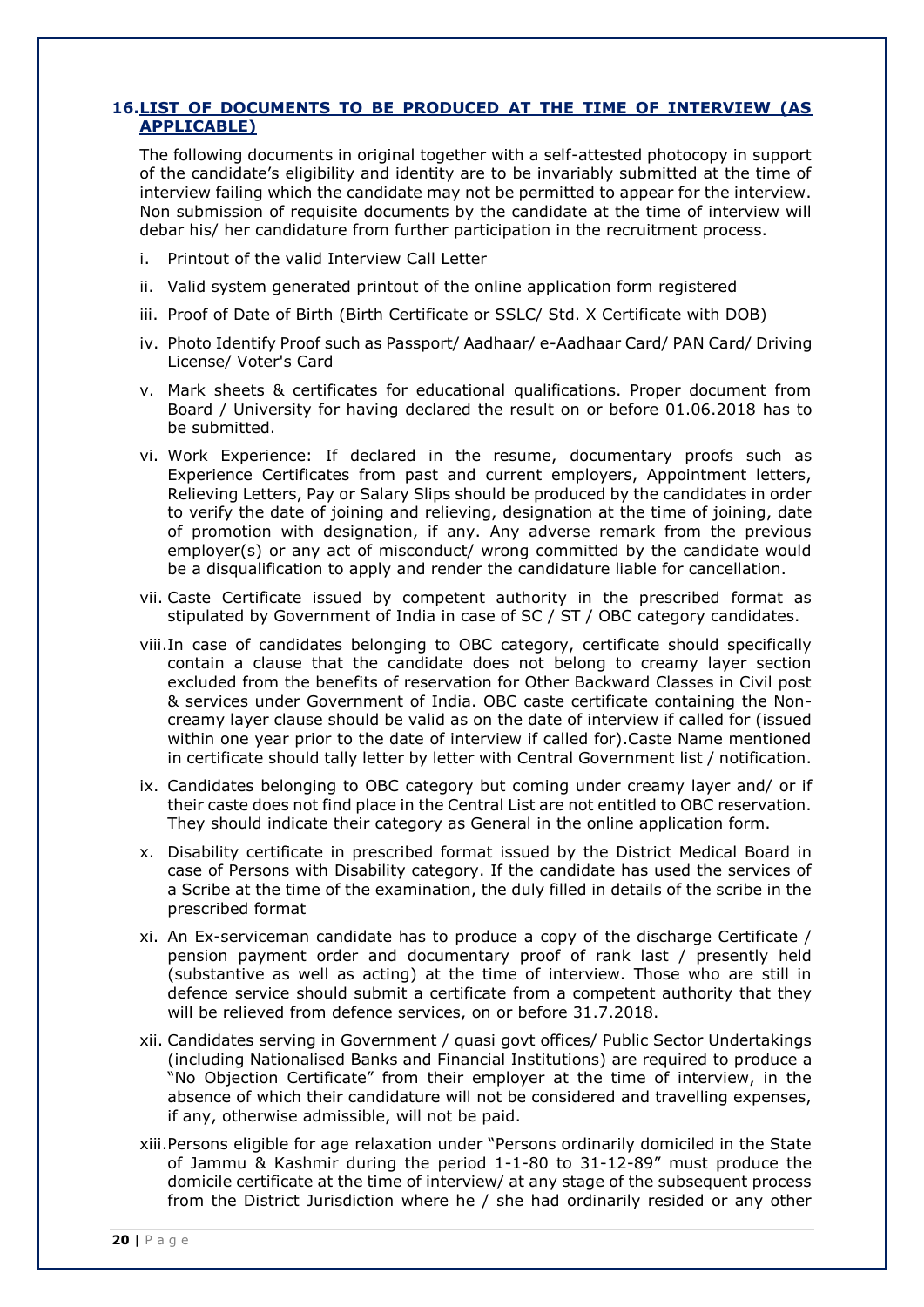authority designated in this regard by the Government of Jammu & Kashmir to the effect that the candidate had ordinarily domiciled in the State of J&K during the period from 01.01.1980 to 31.12.1989.

- xiv.Persons eligible for age relaxation under "Persons affected by 1984 riots" must produce a certificate from the District Magistrate to the effect that they are eligible for relief in terms of the Rehabilitation Package for 1984 Riot Affected Persons sanctioned by the Government and communicated vide Ministry of Finance, Dept. of Financial Services communication No.F.No.9/21/2006-IR dated 27.07.2007.
- xv. Any other relevant documents in support of eligibility
- xvi.Candidates will not be allowed to appear for the interview if he/ she fails to produce the relevant eligibility documents as mentioned above.

#### **17.PROOF OF IDENTITY TO BE SUBMITTED AT THE TIME OF EXAMINATION**

In the event of conduct of an examination, the candidates must bring one photo identity proof such as Passport/ Aadhaar/ e-Aadhaar Card/ PAN Card/ Driving License/ Voter's Card/ Bank Passbook with duly attested Photograph/Identity Card issued by School or College/ Gazetted Officer in the official letterhead in original as well as a selfattested photocopy thereof. The photocopy of identity proof should be submitted along with call letter to the invigilators in the examination hall, failing which or if identity of candidates is in doubt, the candidate will not be permitted to appear for the test.

#### **Ration Card will not be accepted as a valid id proof for this process**

#### **18.BIOMETRIC VERIFICATION**

IPPB, at various stages, may capture thumb impression of the candidates in digital format for biometric verification of genuineness of the candidates. Candidate will ensure that this correct thumb impression is captured at various stages and any inconsistency will lead to rejection of the candidature. In case of any candidate found to be not genuine, apart from taking legal actions against him/her, his/her candidature will be cancelled. As such, they are advised not to apply any external matter like mehandi, ink, chemical etc. on their hands.

#### **19.ACTION AGAINST CANDIDATES FOUND GUILTY OF MISCONDUCT**

Candidates are advised in their own interest that they should not furnish any particulars/details/information or make statements that are false, incorrect, tampered, fabricated and should not conceal or suppress any material information while filling up the application form and submitting the attested copies of testimonials. In case it is detected at any time that the candidate has indulged in any of the above-mentioned activities, he/she will not only be disqualified but he / she will be liable to be dismissed from the services of IPPB at any time, even after being selected and after joining IPPB's service. At the time of Interview, if a candidate is (or has been) found guilty of:

i. Using unfair means during the selection process, or

ii. Impersonating or procuring impersonation by any person, or

iii. Misbehaving in the Personal Interview/ Group Discussion, or

iv. Resorting to any irregular or improper means in connection with his/her candidature, including resorting to canvassing for his candidature, or obtaining support for his/her candidature, by any means, such a candidate may, in addition to rendering himself/herself liable to criminal prosecution, shall also be liable:

 $-$  To be disqualified from the selection process for which he  $/$  she is a candidate;

─ To be debarred, either permanently or for a specified period, from any examination or recruitment conducted by IPPB.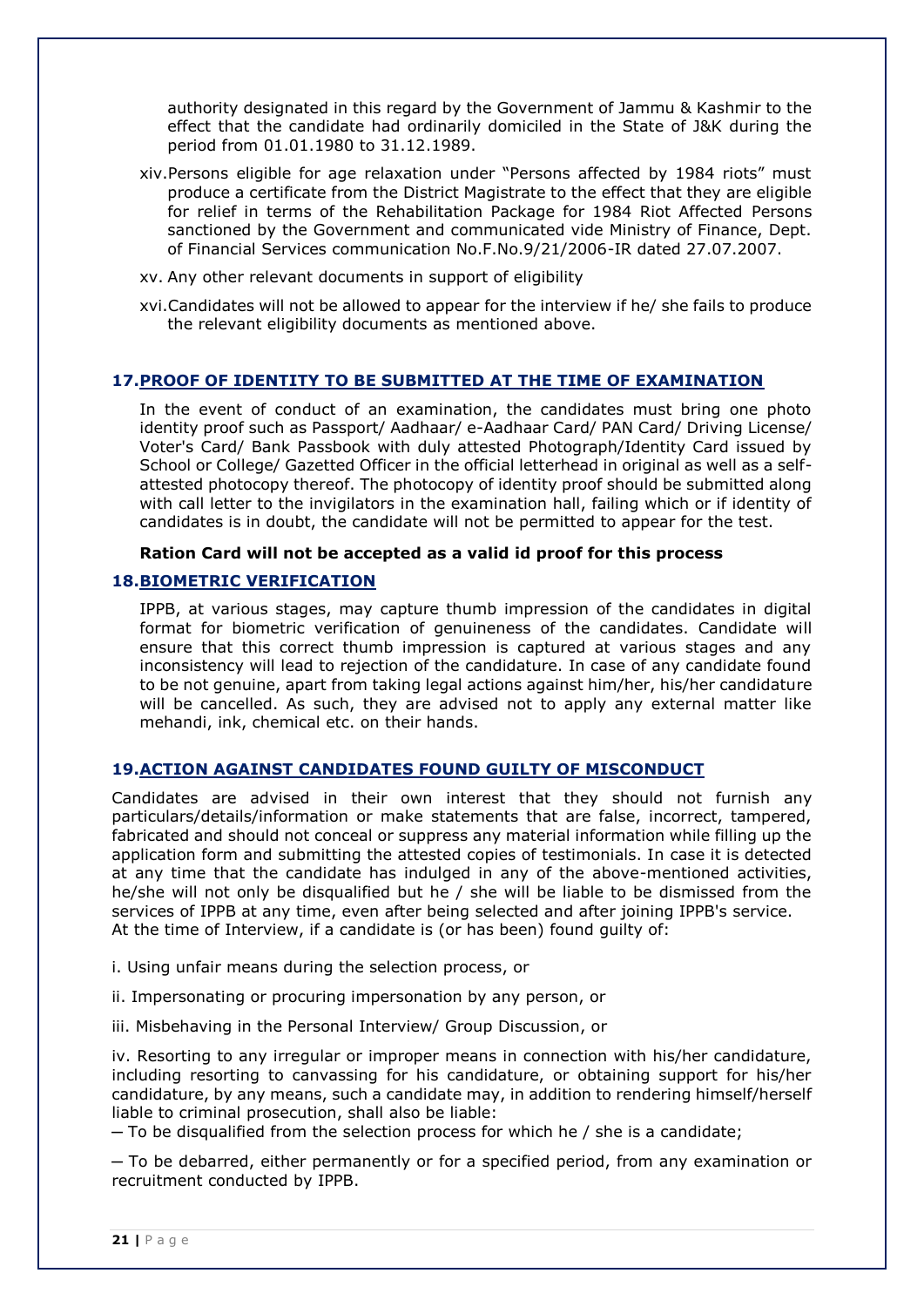#### **20.GENERAL ELIGIBILITY**

Medical Fitness, Character and caste (wherever applicable) verification of selected candidates: The appointment of selected candidates will be subject to their being declared medically Fit by a Doctor or a panel of Doctors approved by IPPB and upon satisfactory verification of their character, antecedents and caste certificates (wherever applicable). Till such time, their appointment will be provisional.

#### **21.GENERAL INSTRUCTIONS**

- i. Candidates are advised to take a printout of their system generated online application form after submitting the application.
- ii. Candidates should satisfy themselves about their eligibility for the post applied for. IPPB would admit to test all the candidates applying for the posts with the requisite fee on the basis of the information furnished in the online application and shall determine their eligibility only at the time of interview.
- iii. Candidates are advised in their own interest to apply online much before the closing date and not to wait till the last date to avoid the possibility of disconnection / inability / failure to log on to the website on account of heavy load on internet or website jam.
- iv. IPPB does not assume any responsibility for the candidates not being able to submit their applications within the last date on account of aforesaid reasons or for any other reason beyond the control of IPPB.
- v. Not more than one application should be submitted by a candidate. In case of multiple applications, only the last valid (completed) application will be retained and the application fee / intimation charges paid for the other registrations will stand forfeited. Multiple attendance/ appearance by a candidate in examination and / or interview will be summarily rejected/ candidature cancelled.
- vi. The possibility for occurrence of some problems in the administration of the examination cannot be ruled out completely, which may impact test delivery and/ or result from being generated. In that event, every effort will be made to rectify such problems, which may include the conduct of another examination if, considered necessary.
- vii. Candidates serving in Govt./Quasi Govt. offices, Public Sector undertakings including Nationalised Banks and Financial Institutions are advised to submit 'No Objection Certificate' from their employer at the time of interview, failing which their candidature may not be considered and travelling expenses, if any, otherwise admissible, will not be paid.
- viii.In case of selection, candidates will be required to produce proper discharge certificate from the employer at the time of taking up the appointment.
- ix. Caste certificate issued by Competent Authority on format prescribed by the Government of India will have to be submitted by the SC/ST candidates, if called for interview.
- x. In case of candidates belonging to OBC category, certificate should specifically contain a clause that the candidate does not belong to creamy layer section excluded from the benefits of reservation for Other Backward Classes in Civil post & services under Government of India. OBC caste certificate containing the Noncreamy layer clause should be valid as on the date of interview if called for (issued within one year prior to the date of interview if called for).Caste Name mentioned in certificate should tally letter by letter with Central Government list / notification.
- xi. Candidates are advised to keep their e-mail ID alive for receiving advices, viz. call letters/ interview advices etc.
- xii. Appointment of selected candidates is subject to his /her being declared medically fit as per the requirement of IPPB.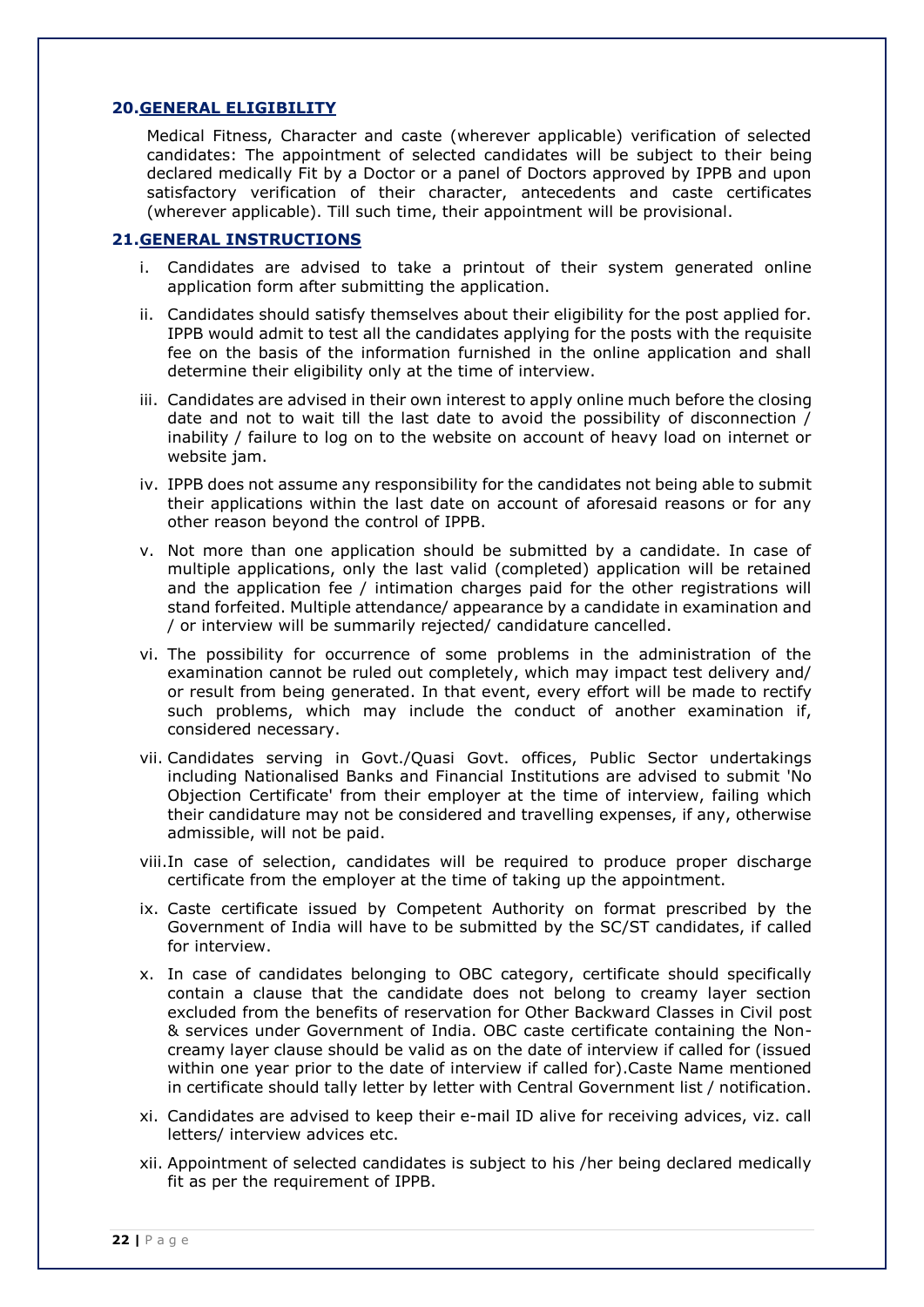xiii.Any legal proceedings in respect of any matter of claim or dispute arising out of this advertisement and/or an application in response thereto can be instituted only in New Delhi and courts/tribunals/forums at New Delhi only shall have sole and exclusive jurisdiction to try any cause/dispute.

### **22.ANNOUNCEMENTS**

All further announcements/ details pertaining to this process will only be published/ provided on IPPB authorised website **<http://www.indiapost.gov.in/>** from time to time.

### **23.DISCLAIMER**

In case it is detected at any stage of recruitment that a candidate does not fulfil the eligibility norms and / or that he / she has furnished any incorrect / false information or has suppressed any material fact(s), his /her candidature will stand cancelled. If any of these shortcomings is / are detected even after appointment, his /her services are liable to be terminated. Decisions of IPPB in all matters regarding eligibility, conduct of written examination, other tests and selection would be final and binding on all candidates. No representation or correspondence will be entertained by IPPB in this regard.

Sd/- CHRO Speed Post Centre, Market Road Bhai Veer Singh Marg,

New Delhi – 110 001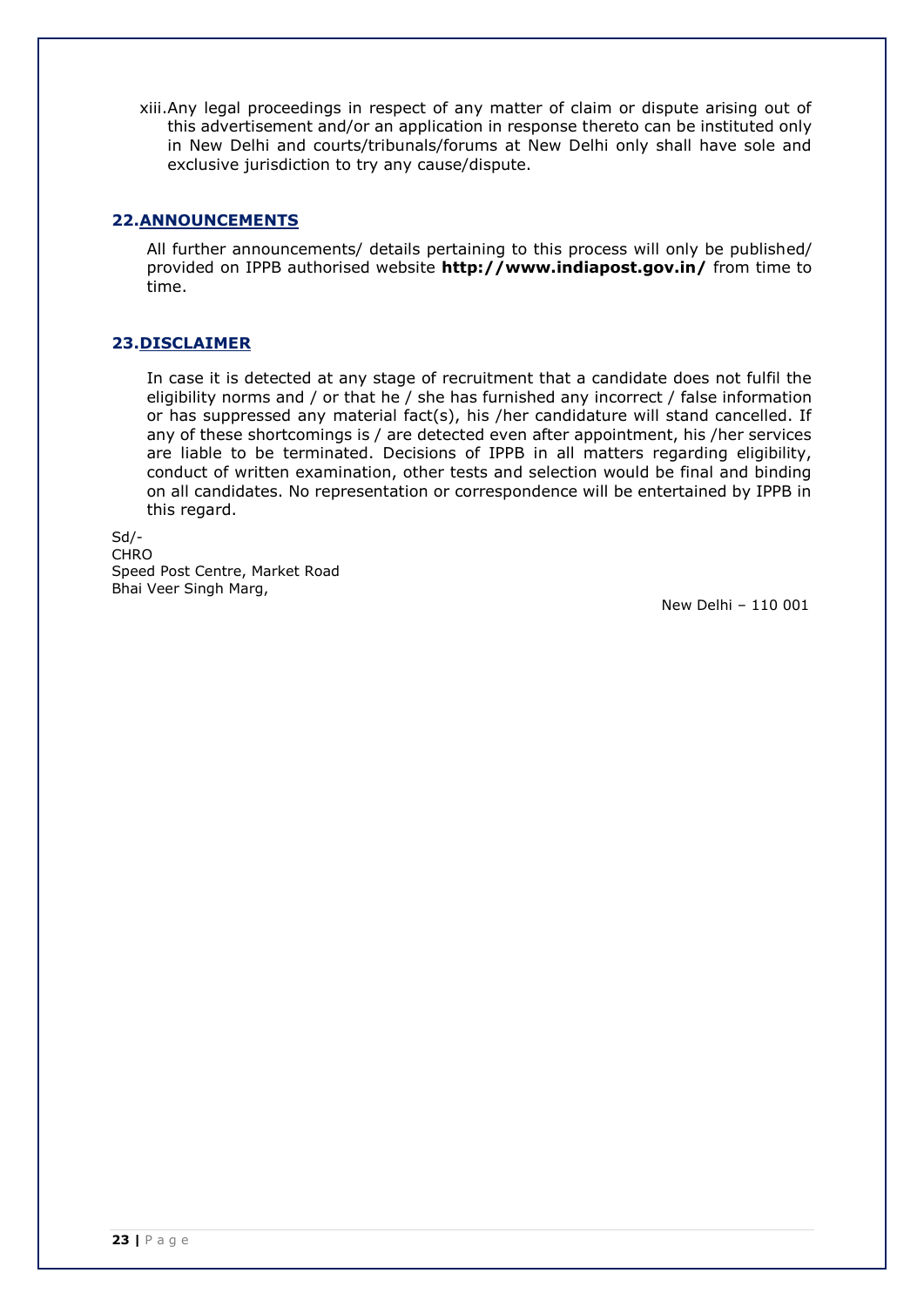# **ANNEXURE I: GUIDELINES FOR SCANNING AND UPLOAD OF PHOTOGRAPH (4.5 CM X 3.5 CM) & SIGNATURE**

Before applying online, a candidate will be required to have a scanned (digital) image of his/her photograph and signature as per the specifications given below.

#### **Photograph Image:**

- i. Photograph must be a recent passport style colour picture.
- ii. Make sure that the picture is in colour, taken against a light-coloured, preferably white, background.
- iii. Look straight at the camera with a relaxed face.
- iv. If the picture is taken on a sunny day, have the sun behind you, or place yourself in the shade, so that you are not squinting and there are no harsh shadows.
- v. If you have to use flash, ensure there's no "red-eye".
- vi. If you wear glasses, make sure that there are no reflections and your eyes can be clearly seen.
- vii. Caps, hats and dark glasses are not acceptable. Religious headwear is allowed but it must not cover your face.
- viii.Dimensions 200 x 230 pixels (preferred).
- ix. Size of file should be between 20kb–50kb.
- x. Ensure that the size of the scanned image is not more than 50kb. If the size of the file is more than 50kb, then adjust the settings of the scanner such as the DPI resolution, no. of colours etc. during the process of scanning.

#### **Signature Image:**

- xi. The applicant has to sign on white paper with Black Ink pen.
- xii. The signature must be signed only by the applicant and not by any other person.
- xiii.The signature will be used to put on the Call Letter and wherever necessary.
- xiv.If the Applicant's signature on the answer script at the time of the Online Test does not match the signature on the Call Letter, the applicant will be disqualified.
- xv. Dimensions 140 x 60 pixels (preferred).
- xvi.Size of file should be between 10kb 20kb.
- xvii.Ensure that the size of the scanned image is not more than 20kb.

xviii.Signature in CAPITAL LETTERS shall NOT be accepted.

#### **Scanning the photograph & signature:**

xix.Set the scanner resolution to a minimum of 200 dpi (dots per inch).

xx. Set Color to True Color.

- xxi.File Size as specified above.
- xxii.Crop the image in the scanner to the edge of the photograph/signature, then use the upload editor to crop the image to the final size (as specified above).
- xxiii.The image file should be JPG or JPEG format. An example file name is image01.jpg or image01.jpeg. Image dimensions can be checked by listing the folder files or moving the mouse over the file image icon.

xxiv.Candidates using MS Windows/MSOffice can easily obtain photo and signature in

xxv..jpeg format not exceeding 50kb & 20kb respectively by using MSPaint or MSOffice Picture Manager. Scanned photograph and signature in any format can be saved in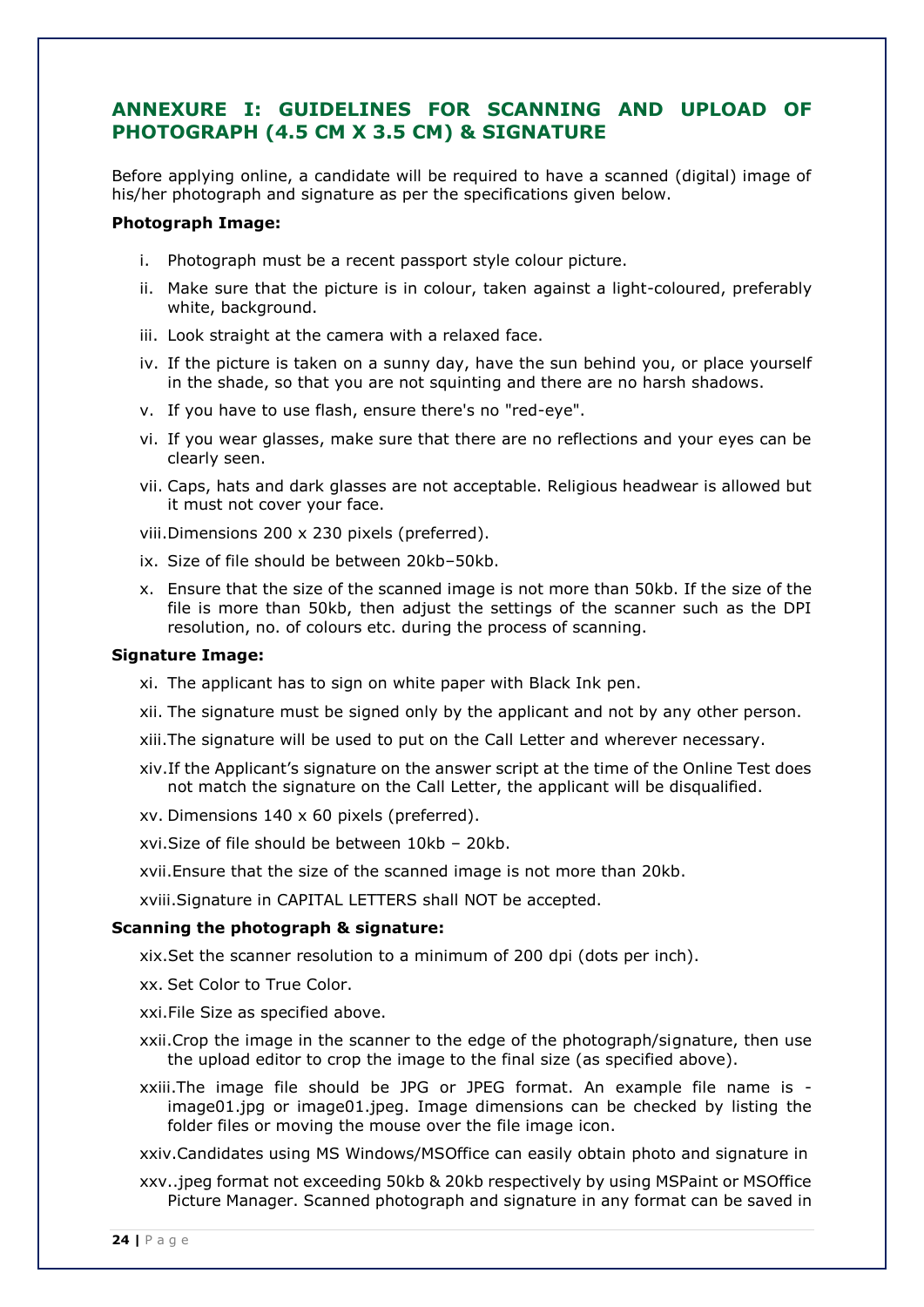.jpg format by using 'Save As' option in the File menu and size can be reduced below 50kb (photograph) & 20 kb (signature) by using crop and then resize option (please see above for the pixel size) in the 'Image' menu. Similar options are available in other photo editor also.

- xxvi.If the file size and format are not as prescribed, an error message will be displayed.
- xxvii.While filling in the Online Application Form the candidate will be provided with a link to upload his/her photograph and signature.

#### **Procedure for Uploading the Photograph and Signature:**

xxviii.There will be two separate links for uploading Photograph and Signature.

xxix.Click on the respective link "Upload Photograph / Signature".

xxx.Browse and Select the location where the Scanned Photograph / Signature file has been saved.

xxxi.Select the file by clicking on it.

xxxii.Click the 'Open/Upload' button.

xxxiii.Your Online Application will not be registered unless you upload your photograph and signature as specified.

#### **Notes:**

- xxxiv.In case the face in the photograph or signature is unclear, the candidate's application may be rejected. After uploading the photograph / signature in the online application form, candidates should check that the images are clear and have been uploaded correctly. In case the photograph or signature is not prominently visible, the candidate may edit his/her application and re-upload his/her photograph or signature, prior to submitting the form.
- xxxv.After registering online, the candidate is advised to take a printout of their system generated online application form.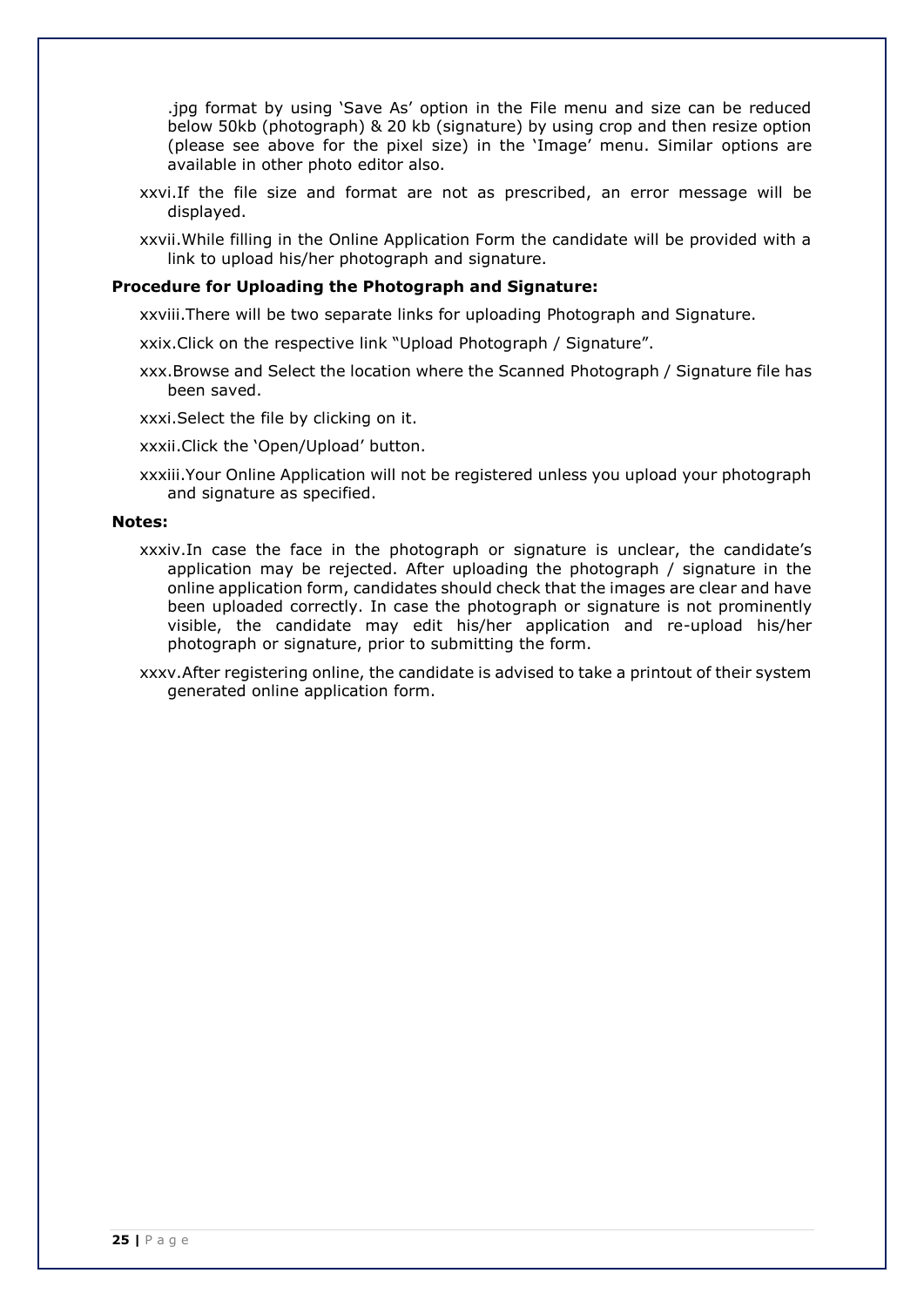# **ANNEXURE II: SCRIBE DECLARATION FORM**

### **GUIDELINES REGARDING PERSONS WITH DISABILITIES**

- I. Those candidates who are visually impaired or affected by cerebral palsy with loco-motor impairment and whose writing speed is affected can use own scribe at own cost during the online examination. In all such cases where a scribe is used, the following rules will apply:
	- a. Please ensure you are eligible to use a scribe as per the Government of India rules governing the recruitment of Persons with Disabilities.
	- b. The candidate will have to arrange his own scribe at his own cost
	- c. The scribe can be from any academic discipline.
	- d. Both, the candidate as well as the scribe, will have to give a suitable undertaking, in the prescribed format with passport size photograph of the scribe, confirming that the scribe fulfils all the stipulated eligibility criteria for a scribe as mentioned above. Further, in case it later transpires that s/he did not fulfill any of the laid-down eligibility criteria or suppressed material facts, the candidature of the applicant will stand cancelled, irrespective of the result of the examination.
- II. Such candidate who uses a scribe shall be eligible for compensatory time of 20 minutes for every hour of the examination (Visually impaired candidates who do not use scribe will also be eligible).
- 24.
	- III. Visually Impaired candidates under Blind/Low Vision, who use scribe, may skip the non-verbal questions, if any, in Test of Reasoning and questions on Table/Graph, if any, in Test of Quantitative Aptitude. The candidates will be awarded marks for such Section based on the overall average in other Sections of the respective test.
	- IV. Please fill up the DECLARATION and submit along with the call letter.

#### **DECLARATION**

| We,           | the                                        | undersigned, |          |                                  | Shri/Smt/Kum. |     |
|---------------|--------------------------------------------|--------------|----------|----------------------------------|---------------|-----|
|               |                                            |              | eligible | candidate for                    |               | the |
|               |                                            |              |          | examination and                  |               |     |
| Shri/Smt/Kum. |                                            |              |          | eligible writer (scribe) for the |               |     |
|               | aligible candidate do hereby declare that: |              |          |                                  |               |     |

eligible candidate, do hereby declare that:

1. The scribe is identified by the candidate at his/her own cost and as per own choice. The candidate is blind/low vision or affected by cerebral palsy with loco-motor impairment and his/her writing speed is affected and s/he needs a writer (scribe) as permissible under the Government of India rules governing the recruitment of Physically Challenged persons.

2. As per the rules, the candidate availing services of a scribe is eligible for compensatory time of 20 minutes for every hour of the examination.

3. In view of the importance of the time element and the examination being of a competitive nature, the candidate undertakes to fully satisfy the Medical Officer of the Organization that there was necessity for use of a scribe as his/her writing speed is affected by the disabilities mentioned in Paragraph '1' above.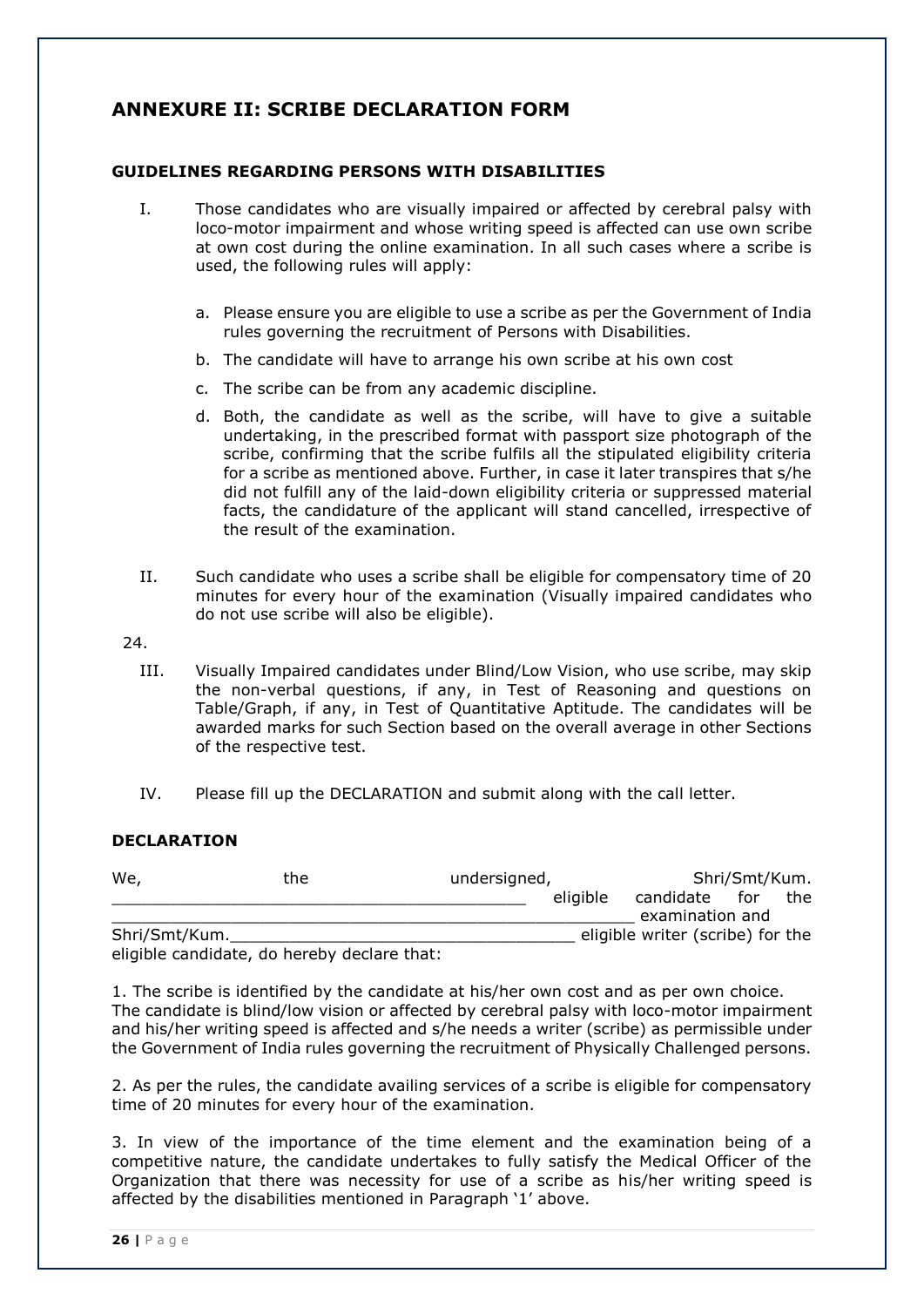4. In view of the fact that multiple appearance / attendance in the examination are not permitted, the candidate undertakes that he/she has not appeared / attended the examination more than once and that the scribe arranged by him/her is not a candidate for the examination . Also, the same scribe cannot be used by more than one candidate. If violation of the above is detected at any stage of the process, candidature of both the candidate and the scribe will be cancelled.

5. We hereby declare that all the above statements made by us are true and correct to the best of our knowledge and belief. We also understand that in case it is detected at any stage of recruitment that we do not fulfill the eligibility norms and/or that the information furnished by us is incorrect/false or that we have suppressed any material fact(s), the candidature of the applicant will stand cancelled, irrespective of the result of the examination. If any of these shortcoming(s) is/are detected even after the candidate's appointment, his/her services are liable to be terminated. In such circumstances, both signatories will be liable to criminal prosecution.

#### **Given under our signature:-**

**\_\_\_\_\_\_\_\_\_\_\_\_\_\_\_\_\_\_\_\_\_\_** 

**Signature of the Scribe**

**\_\_\_\_\_\_\_\_\_\_\_\_\_\_\_\_\_\_\_\_\_\_ Signature of the Candidate**

**Registration No. : Roll No.: Postal address: Postal address: STD Code: ……... Phone No…………… STD Code:……… Phone No………… [Cell No., if any ………………………….] [Cell No., if any ………………………….]**

**\_\_\_\_\_\_\_\_\_\_\_\_\_\_\_\_\_\_\_\_ Signature of Invigilator**

**Photograph of the Scribe**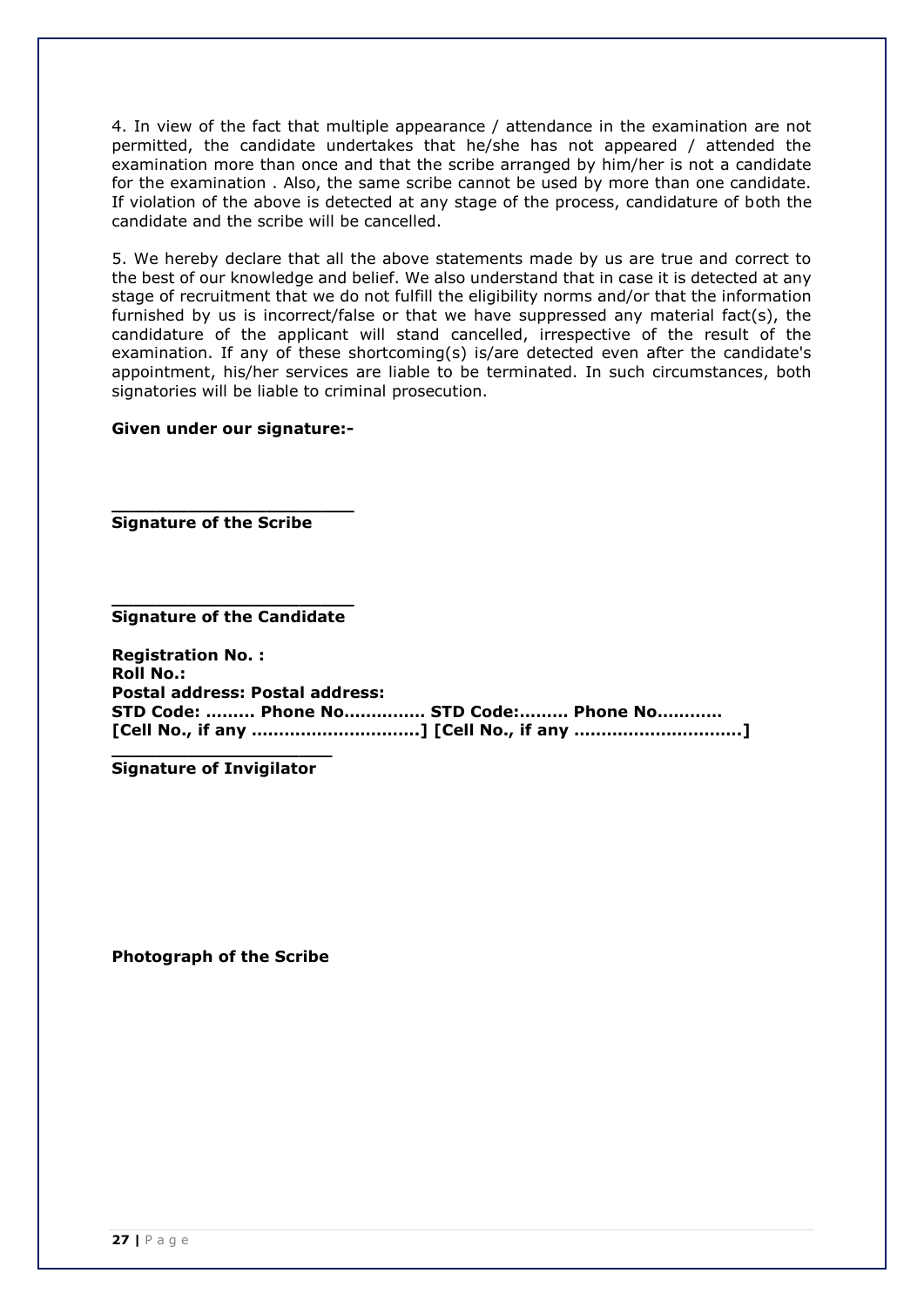# **ANNEXURE III - SC/ST Certificate Format**

# **FORM OF CERTIFICATE TO BE PRODUCED BY A CANDIDATE BELONGING TO SCHEDULED CASTE OR SCHEDULED TRIBE IN SUPPORT OF HIS / HER CLAIM**

| This is to certify that Sri / Smt/ Kum*                               | , son / daughter* |                    |       |                   |
|-----------------------------------------------------------------------|-------------------|--------------------|-------|-------------------|
| 0f                                                                    |                   | of village / town* |       | in District /     |
| Division*                                                             | Ωt                | the                | State | Union             |
| Territory*                                                            |                   | belongs to the     |       | Caste / Tribe $*$ |
| which is recognized as a Scheduled Caste / Scheduled Tribe* as under: |                   |                    |       |                   |

- \* The Constitution (Scheduled Castes) Order, 1950;
- \* The Constitution (Scheduled Tribes) Order, 1950;
- \* The Constitution (Scheduled Castes) (Union Territories) Orders, 1951;
- The Constitution (Scheduled Tribes) (Union Territories) Order, 1951;
- \* [as amended by the Scheduled Castes and Scheduled Tribes lists Modification) Order,1956; the Bombay Reorganisation Act, 1960; the Punjab Reorganisation Act 1966, the State of Himachal Pradesh Act, 1970, the North-Eastern Areas (Reorganisation) Act, 1971, the Constitution (Scheduled Castes and Scheduled Tribes) Order (Amendment) Act,1976, The State of Mizoram Act, 1986, the State of Arunachal Pradesh Act, 1986 and the Goa, Daman and Diu (Reorganization) Act, 1987.],:
- The Constitution (Jammu and Kashmir) Scheduled Castes Order, 1956;
- \* The Constitution (Andaman and Nicobar Islands) Scheduled Tribes Order, 1959 as amended by the Scheduled Castes and Scheduled Tribes Orders (Amendment) Act, 1976;
- \* The Constitution (Dadra and Nagar Haveli) Scheduled Castes Order, 1962;
- \* The Constitution (Dadra and Nagar Haveli) Scheduled Tribes Order, 1962;
- \* The Constitution (Pondicherry) Scheduled Castes Order 1964;
- \* The Constitution (Uttar Pradesh) Scheduled Tribes Order,1967;
- \* The Constitution (Goa, Daman and Diu) Scheduled Castes Order, 1968;
- \* The Constitution (Goa, Daman and Diu) Scheduled Tribes Order, 1968;
- \* The Constitution (Nagaland) Scheduled Tribes Order, 1970;
- \* The Constitution (Sikkim) Scheduled Castes Order, 1978;
- \* The Constitution (Sikkim) Scheduled Tribes Order, 1978;
- \* The Constitution (Jammu and Kashmir) Scheduled Tribes Order, 1989;
- \* The Constitution (Scheduled Castes) Orders (Amendment)Act, 1990;
- \* The Constitution (ST) Orders (Amendment) Ordinance, 1991;
- \* The Constitution (ST) Orders (Second Amendment) Act,1991;
- \* The Constitution (ST) Orders (Amendment) Ordinance, 1996;
- \* The Scheduled Caste and Scheduled Tribes Orders (Amendment) Act 2002;
- \* The Constitution (Scheduled Castes) Order (Amendment) Act, 2002;
- \* Order (Amendment) Act, 2002;
- \* The Constitution (Scheduled Caste) Order (Second Amendment) Act, 2002]

# 2. Applicable in the case of Scheduled Castes / Scheduled Tribes persons, who have migrated from one State / Union Territory Administration.

This certificate is issued on the basis of the Scheduled Castes / Scheduled Tribes\* Certificate issued to Shri / Smt / Kumari\*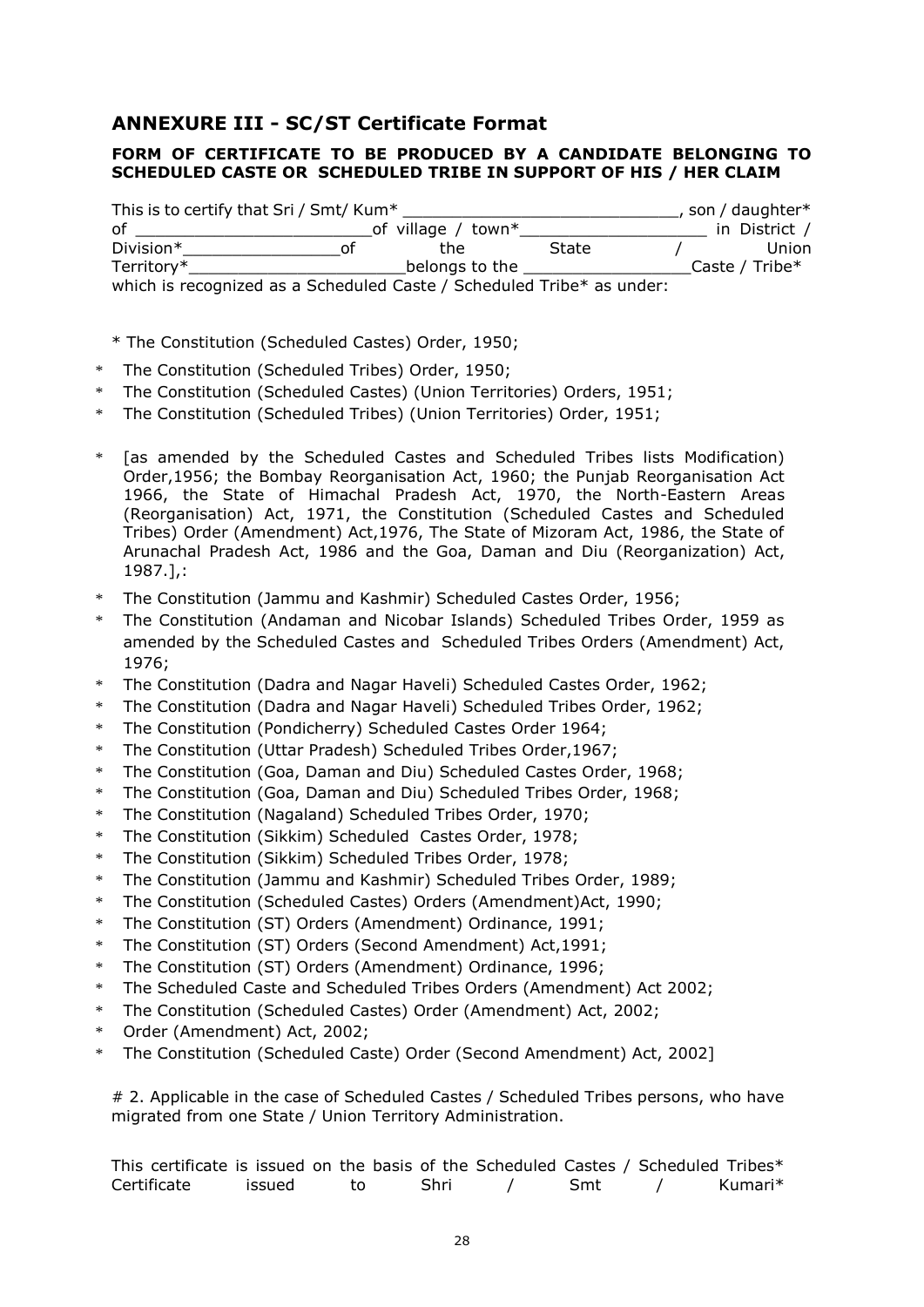|                                                                    |               |                                                                                                                                                                                                                                                                                                                                                                         |  | Father /Mother* of Sri / Smt /           |     |
|--------------------------------------------------------------------|---------------|-------------------------------------------------------------------------------------------------------------------------------------------------------------------------------------------------------------------------------------------------------------------------------------------------------------------------------------------------------------------------|--|------------------------------------------|-----|
| Kumari*                                                            |               |                                                                                                                                                                                                                                                                                                                                                                         |  | of village/                              |     |
| town*                                                              | $\mathsf{In}$ |                                                                                                                                                                                                                                                                                                                                                                         |  |                                          | the |
| State/Union Territory*                                             |               |                                                                                                                                                                                                                                                                                                                                                                         |  | who belong to                            |     |
| the $\qquad \qquad$                                                |               | Caste / Tribe* which is recognized as a Scheduled                                                                                                                                                                                                                                                                                                                       |  |                                          |     |
| Caste/Scheduled Tribe* in the State/Union Territory* issued by the |               |                                                                                                                                                                                                                                                                                                                                                                         |  |                                          |     |
|                                                                    |               |                                                                                                                                                                                                                                                                                                                                                                         |  | [Name of the authority] vide their order |     |
| No.                                                                |               | $\begin{picture}(180,10) \put(0,0){\dashbox{0.5}(10,0){ }} \put(15,0){\dashbox{0.5}(10,0){ }} \put(15,0){\dashbox{0.5}(10,0){ }} \put(15,0){\dashbox{0.5}(10,0){ }} \put(15,0){\dashbox{0.5}(10,0){ }} \put(15,0){\dashbox{0.5}(10,0){ }} \put(15,0){\dashbox{0.5}(10,0){ }} \put(15,0){\dashbox{0.5}(10,0){ }} \put(15,0){\dashbox{0.5}(10,0){ }} \put(15,0){\dashbox$ |  |                                          |     |
|                                                                    |               |                                                                                                                                                                                                                                                                                                                                                                         |  |                                          |     |

3. Shri/Smt/Kumari\*\_\_\_\_\_\_\_\_\_\_\_\_\_\_\_\_\_\_\_\_\_\_\_\_\_\_\_\_\_\_\_\_\_\_\_\_\_\_\_\_\_\_\_\_and/or\* his/her\* family ordinarily reside(s) in village/town $*$ of \_\_\_\_\_\_\_\_\_\_\_\_\_\_\_\_\_\_\_\_ District / Division\* of the State / Union Territory\* of \_\_\_\_\_\_\_\_\_\_\_\_\_\_\_\_\_\_\_\_\_.

Signature \_\_\_\_\_\_\_\_\_\_\_\_\_\_\_\_\_\_\_\_\_

Designation **Designation** 

Place: Place: [With seal of Office] Date : State/Union

Territory:

Note: The term "Ordinarily resides" used here will have the same meaning as in Section 20 of the Representation of the Peoples Act, 1950.

----------------------------------------------------------------------------------

-------------------------------------------------------

\* Please delete the words which are not applicable.

# Delete the paragraph which is not applicable.

List of authorities empowered to issue Caste / Tribe Certificates:

- 1. District Magistrate / Additional District Magistrate / Collector / Deputy Commissioner / Additional Deputy Commissioner / Deputy Collector/I Class Stipendiary Magistrate / Sub-Divisional Magistrate / Extra-Asst. Commissioner / Taluka Magistrate / Executive Magistrate.
- 2. Chief Presidency Magistrate/ Additional Chief Presidency Magistrate / presidency Magistrate.
- 3. Revenue Officer not below the rank of Tehsildar.
- 4. Sub-Divisional Officers of the area where the candidate and / or his family normally resides.

Note: The Certificate is subject to amendment/modification of Scheduled Castes and Scheduled Tribes lists from time to time.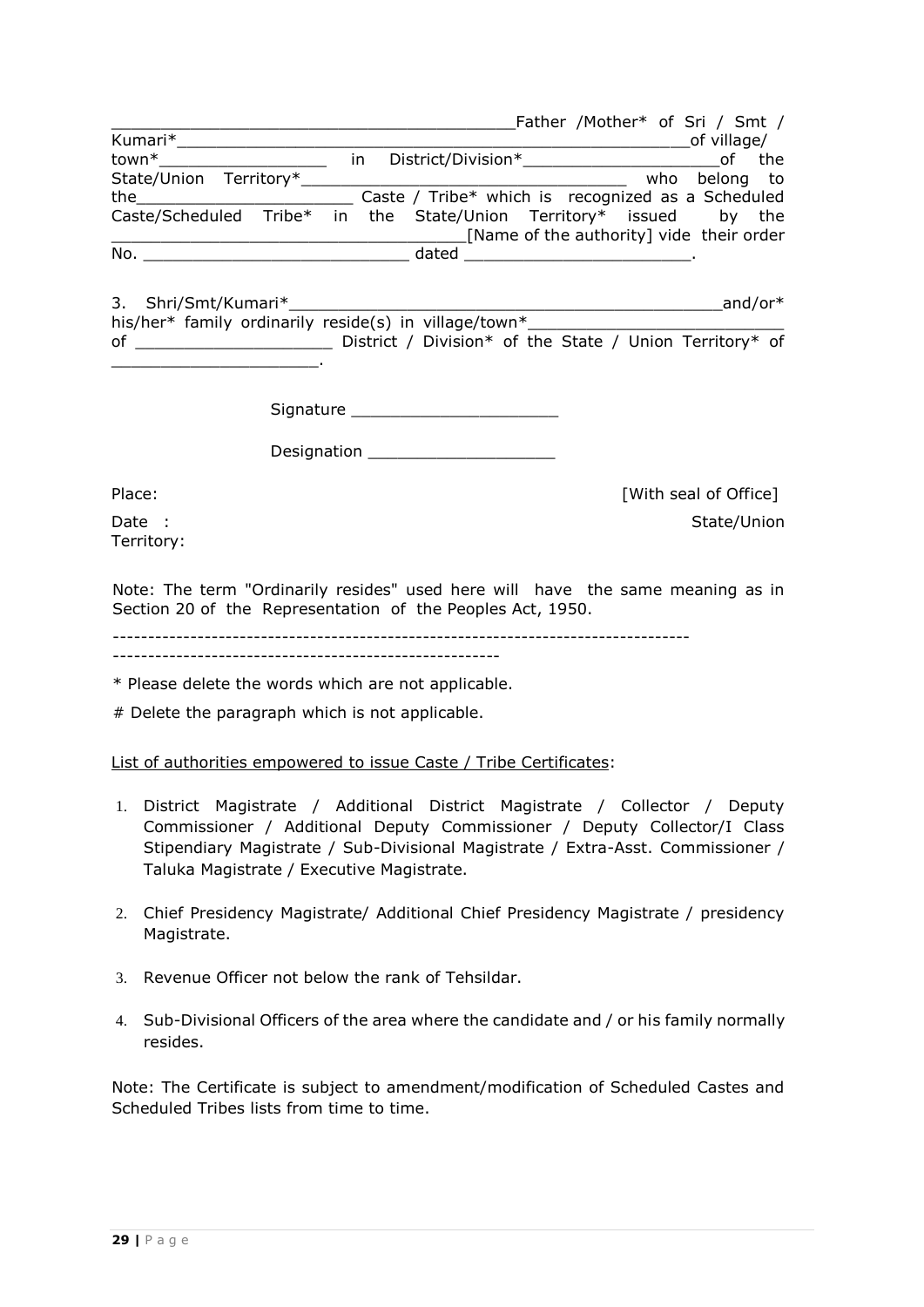# **ANNEXURE IV: OBC Certificate Format**

FORM OF CERTIFICATE TO BE PRODUCED BY OTHER BACKWARD CLASSES APPLYING FOR APPOINTMENT TO POSTS UNDER THE GOVERNMENT OF INDIA

| This is to certify that Sri / Smt/ Kum*                                            |                    |                                                                                                                 | , son / daughter* |
|------------------------------------------------------------------------------------|--------------------|-----------------------------------------------------------------------------------------------------------------|-------------------|
| оf                                                                                 | of village / town* |                                                                                                                 | in District /     |
| Division*<br>nt                                                                    | the                | State                                                                                                           | Union             |
| Territory*                                                                         |                    | belongs to the state of the state of the state of the state of the state of the state of the state of the state | community         |
| which is recognized as a backward class under the Government of India, Ministry of |                    |                                                                                                                 |                   |
| Social Justice and Empowerment's Resolution No.                                    |                    |                                                                                                                 | dated             |
|                                                                                    |                    |                                                                                                                 |                   |

Shri/Smt./Kumari **Example 2018** and/or his/her family ordinarily reside(s) in the

District/Division of the \_\_\_\_\_\_\_\_\_\_\_\_\_\_\_\_\_\_\_State / Union Territory. This is also to certify that he/she does not belong to the persons /sections (Creamy Layer) mentioned in column 3 of the Schedule to the Government of India, Department of Personnel & Training OM No.36012/22/93- Estt.[SCT], dated 8-9-1993 \*\*.

Dated : **District Magistrate** Deputy Commissioner etc.

Seal

\* the authority issuing the certificate may have to mention the details of Resolution of Government of India, in which the caste of the candidate is mentioned as OBC.

\*\* As amended from time to time.

Note: The term "Ordinarily" used here will have the same meaning as in Section 20of the Representation of the People Act, 1950.

The Prescribed proforma shall be subject to amendment from time to time as per Government of India Guidelines.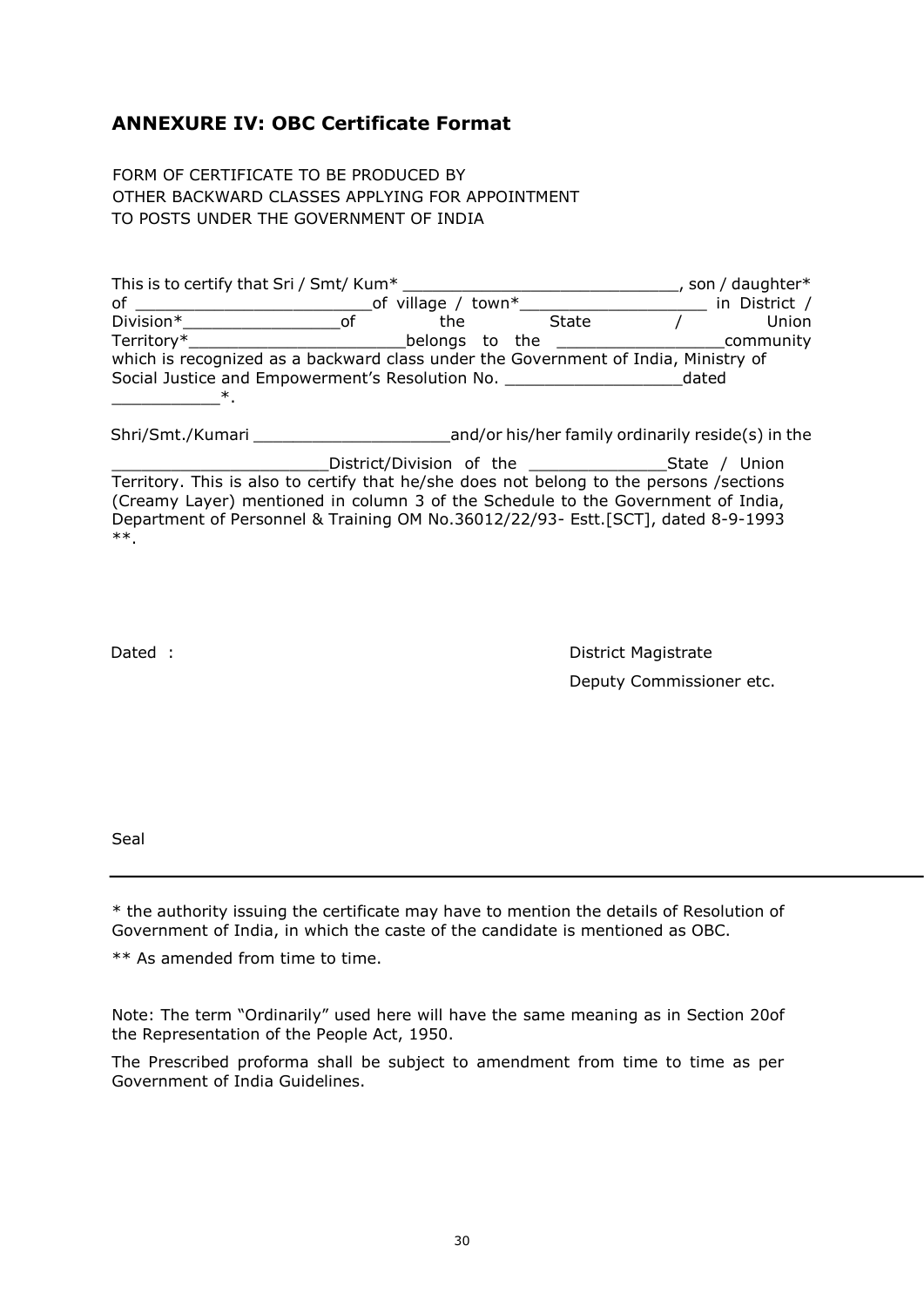# **ANNEXURE V: PWD Certificate Format**

FORM-I

Disability Certificate

(In cases of amputation or complete permanent paralysis of limbs and in cases of blindness)

(Prescribed proforma subject to amendment from time to time) (NAME AND ADDRESS OF THE MEDICAL AUTHORITY ISSUING THE CERTIFICATE)

Recent PP size attested photograph (showing face only) of the person with disability

Certificate No. : Date:

This is to certify that I have carefully examined Shri/Smt./Kum.

| son/wife/daughter                |  |             | οf                  |           | Shri                                                 |                     |          |
|----------------------------------|--|-------------|---------------------|-----------|------------------------------------------------------|---------------------|----------|
|                                  |  |             |                     |           |                                                      | Date of Birth (DD / |          |
| MM / YY) ____ ____ ____          |  |             |                     |           | Age ____________ years, male/female Registration No. |                     |          |
|                                  |  |             |                     | permanent | resident                                             | of                  | House    |
| No.                              |  |             | Ward/Village/Street |           |                                                      |                     |          |
|                                  |  | Post Office |                     |           |                                                      |                     | District |
| State                            |  |             |                     |           | whose photograph is affixed above, and am            |                     |          |
| $\sim$ - $\sim$ find that $\sim$ |  |             |                     |           |                                                      |                     |          |

satisfied that :

(A) he/she is a case of:

- locomotor disability
- blindness

(Please tick as applicable)

 $(B)$  The diagnosis in his/her case is

(A) He/ She has \_\_\_\_\_\_\_\_\_\_\_\_\_\_% (in figure) \_\_\_\_\_\_\_\_\_\_\_\_\_\_\_\_\_\_\_\_\_\_\_\_ percent (in words) permanent physical impairment/blindness in relation to his/her \_\_\_\_\_\_\_\_\_ (part of body) as per guidelines (to be specified)

2. The applicant has submitted the following documents as proof of residence:-

| Nature of document | Date of issue | Details of authority issuing certificate |
|--------------------|---------------|------------------------------------------|
|                    |               |                                          |

(Signature and Seal of Authorised Signatory of notified Medical Authority)

(Signature / thump impression of the person in whose favour the disability certificate is issued)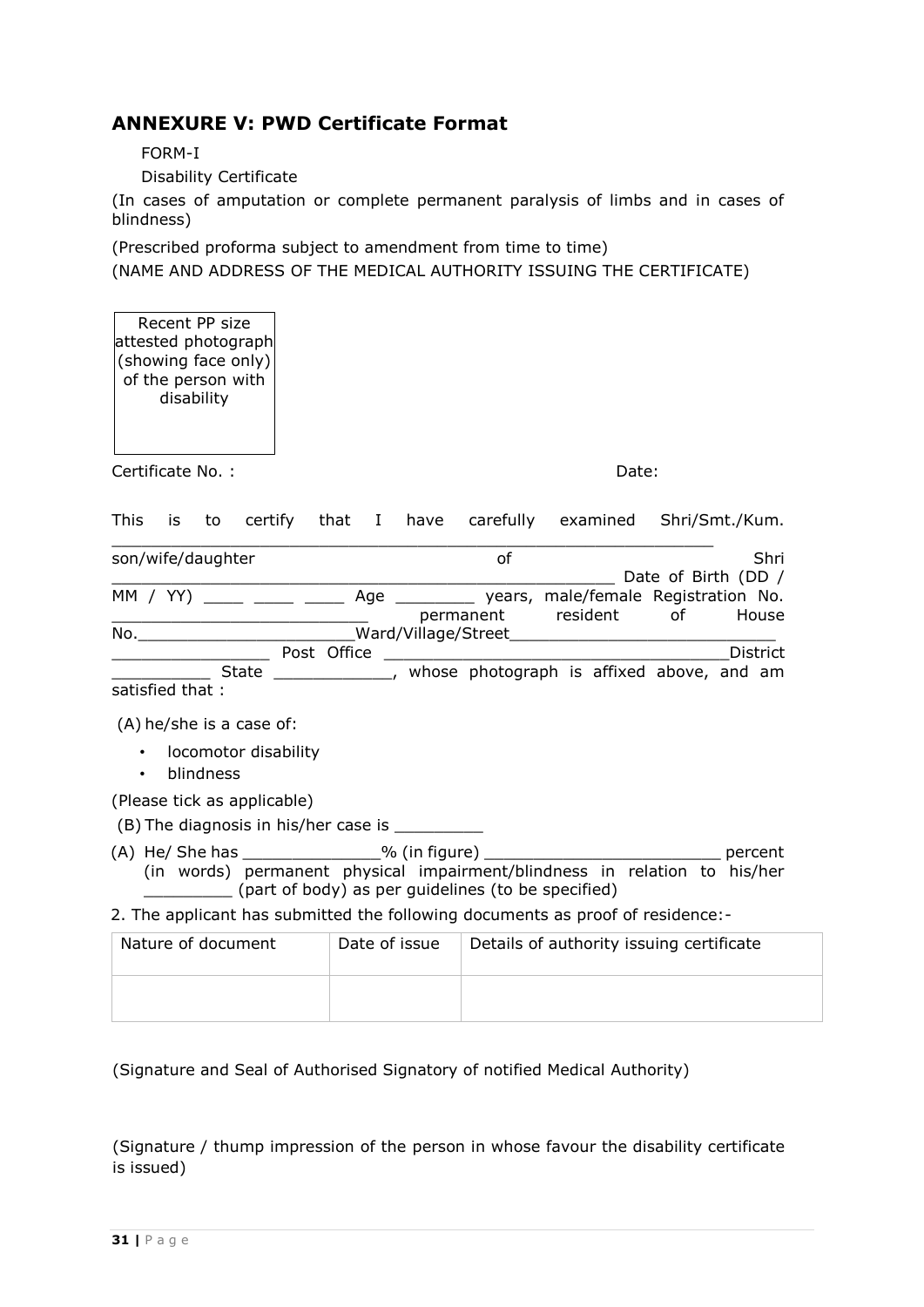# FORM - II Disability Certificate (In case of multiple disabilities) (Prescribed proforma subject to amendment from time to time) (NAME AND ADDRESS OF THE MEDICAL AUTHORITY ISSUING THE CERTIFICATE)

Recent PP size attested photograph (showing face only) of the person with disability

| Certificate No.: | Date: |
|------------------|-------|
|------------------|-------|

This is to certify that we have carefully examined

| Shri/Smt./Kum.      |       |                 |          |    |                             |
|---------------------|-------|-----------------|----------|----|-----------------------------|
| son/                | wife/ | daughter        | оf       |    | Shri<br>Date of Birth (DD / |
|                     |       | permanent       | resident | οf | Registration No.<br>House   |
| No.                 |       |                 |          |    |                             |
| Ward/Village/Street |       |                 |          |    | Post Office                 |
|                     |       | <b>District</b> | State    |    |                             |

whose photograph is affixed above, and are satisfied that:

(A) He/she is a Case of Multiple Disability. His/her extent of permanent physical impairment/disability has been evaluated as per guidelines (to be specified) for the disabilities ticked below, and shown against the relevant disability in the table below :

| Sr.<br>No.    | <b>Disability</b>       | Affected<br>of Body | Part | Diagnosis | Permanent physical<br>impairment/ mental disability<br>(in %) |
|---------------|-------------------------|---------------------|------|-----------|---------------------------------------------------------------|
| 1             | Locomotor<br>disability | @                   |      |           |                                                               |
| $\mathcal{P}$ | Low vision              | #                   |      |           |                                                               |
| 3             | <b>Blindness</b>        | <b>Both</b><br>Eyes |      |           |                                                               |
| 4             | Hearing<br>impairment   | £                   |      |           |                                                               |
| 5             | Mental<br>retardation   | X                   |      |           |                                                               |
| 6             | Mental-illness          | X                   |      |           |                                                               |

(A) In the light of the above, his/her over all permanent physical impairment as per guidelines (to be specified), is as follows:

In figures: \_\_\_\_\_\_\_\_\_\_\_\_\_\_\_\_\_\_\_\_ percent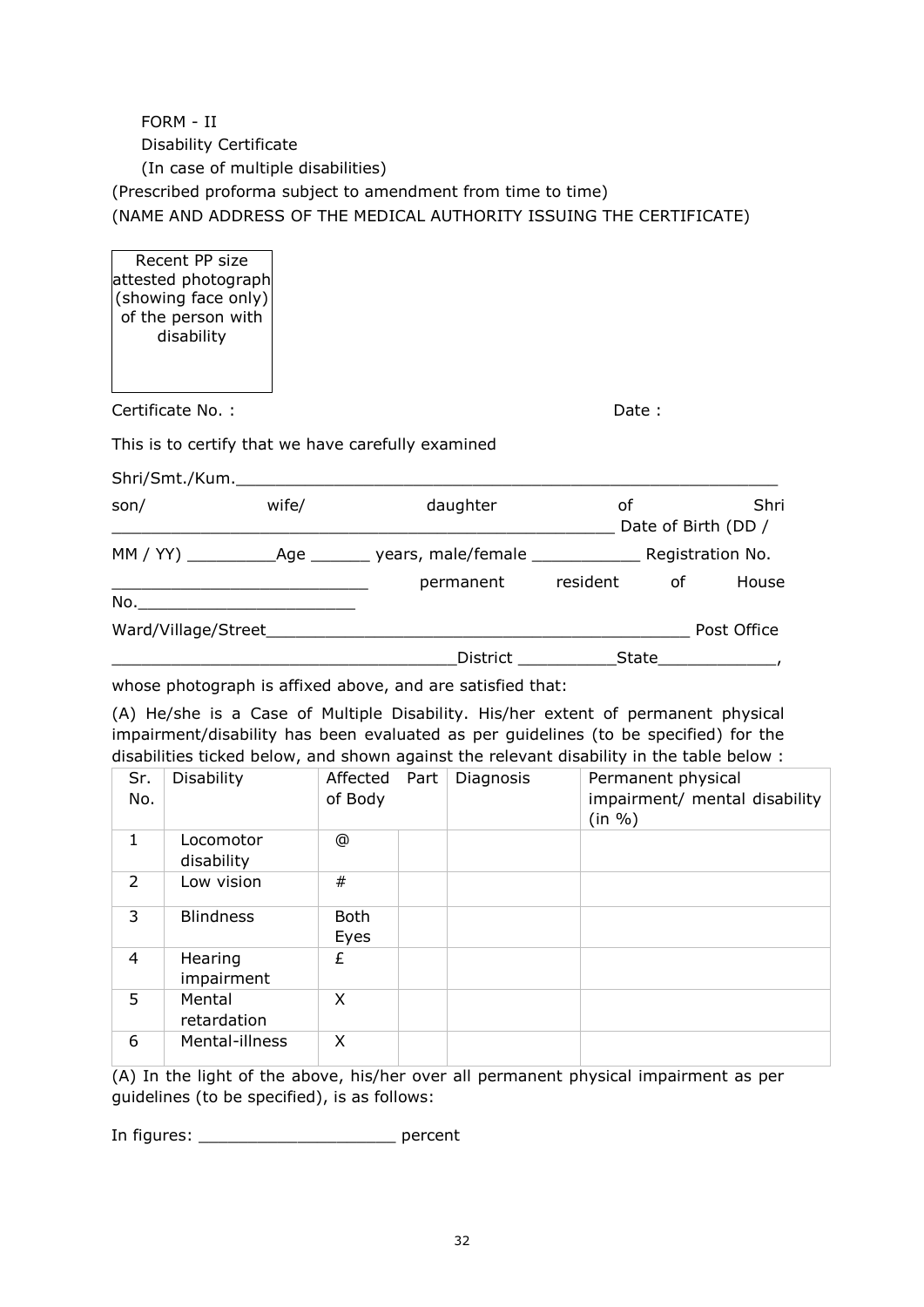#### percent

2. This condition is progressive/non-progressive/likely to improve/not likely to improve.

 $\_$  , and the set of the set of the set of the set of the set of the set of the set of the set of the set of the set of the set of the set of the set of the set of the set of the set of the set of the set of the set of th

- 3. Reassessment of disability is :
- (i) not necessary,

# Or

- (ii) is recommended / after \_\_\_\_\_\_\_\_\_\_\_\_ years \_\_\_\_\_\_\_\_\_\_\_ months, and therefore this certificate shall be valid till (DD /  $MM / YY$ ) \_\_\_\_\_ \_\_\_\_ \_\_\_
- @ e.g. Left/Right/both arms/legs
- # e.g. Single eye / both eyes
- £ e.g. Left / Right / both ears
- 4. The applicant has submitted the following documents as proof of residence:

| Nature of Document | Date of Issue | Details of authority issuing certificate |
|--------------------|---------------|------------------------------------------|
|                    |               |                                          |

### 5. Signature and Seal of the Medical Authority

| of<br>Name<br>seal<br>and<br>Member |  | Name and seal of Member | Name<br>seal<br>and<br>Chairperson | of |
|-------------------------------------|--|-------------------------|------------------------------------|----|
|                                     |  |                         |                                    |    |

(Signature / thump impression of the person in whose favour the disability certificate is issued)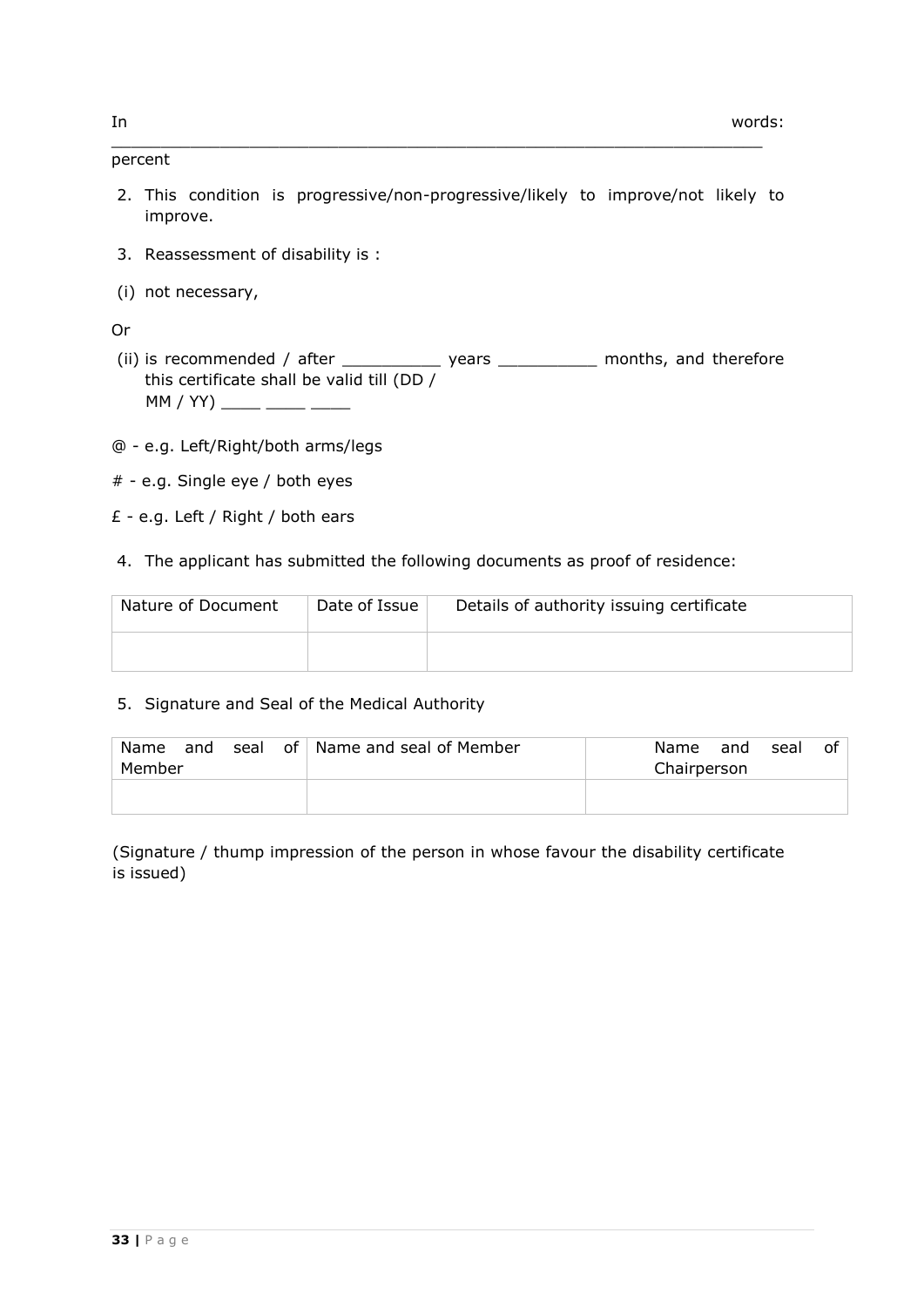| FORM - III<br><b>Disability Certificate</b><br>(In cases other than those mentioned in Form I and II)<br>(Prescribed proforma subject to amendment from time to time)<br>(NAME AND ADDRESS OF THE MEDICAL AUTHORITY ISSUING THE CERTIFICATE) |                                                   |       |  |       |
|----------------------------------------------------------------------------------------------------------------------------------------------------------------------------------------------------------------------------------------------|---------------------------------------------------|-------|--|-------|
| Recent PP size<br>attested photograph<br>(showing face only)<br>of the person with<br>disability                                                                                                                                             |                                                   |       |  |       |
| Certificate No.:                                                                                                                                                                                                                             |                                                   | Date: |  |       |
| This is to certify that we have carefully examined                                                                                                                                                                                           |                                                   |       |  |       |
|                                                                                                                                                                                                                                              |                                                   |       |  |       |
| Date of Birth (DD /                                                                                                                                                                                                                          |                                                   |       |  |       |
| MM / YY) _______________Age _________ years, male/female _______________________Registration No.                                                                                                                                             |                                                   |       |  |       |
| <u> 1989 - Johann Barnett, fransk politiker (d. 1989)</u>                                                                                                                                                                                    | permanent resident of                             |       |  | House |
|                                                                                                                                                                                                                                              |                                                   |       |  |       |
|                                                                                                                                                                                                                                              |                                                   |       |  |       |
|                                                                                                                                                                                                                                              |                                                   |       |  |       |
| whose photograph is affixed above, and are satisfied that he/she is a Case of                                                                                                                                                                |                                                   |       |  |       |
|                                                                                                                                                                                                                                              | disability. His/her extent of percentage physical |       |  |       |
| impairment/ disability has been evaluated as per guidelines (to be specified) and is                                                                                                                                                         |                                                   |       |  |       |
| shown against the relevant disability in the table below:                                                                                                                                                                                    |                                                   |       |  |       |

| Sr.<br>No. | Disability              | Affected Part<br>of Body | Diagnosis | Permanent physical<br>impairment/ mental disability<br>(in %) |
|------------|-------------------------|--------------------------|-----------|---------------------------------------------------------------|
| 1          | Locomotor<br>disability | $^{\circ}$               |           |                                                               |
| 2          | Low vision              | #                        |           |                                                               |
| 3          | <b>Blindness</b>        | Both Eyes                |           |                                                               |
| 4          | Hearing<br>impairment   | £                        |           |                                                               |
| 5          | Mental retardation      | X                        |           |                                                               |
| 6          | Mental-illness          | X                        |           |                                                               |

(Please strike out the disabilities which are not applicable.)